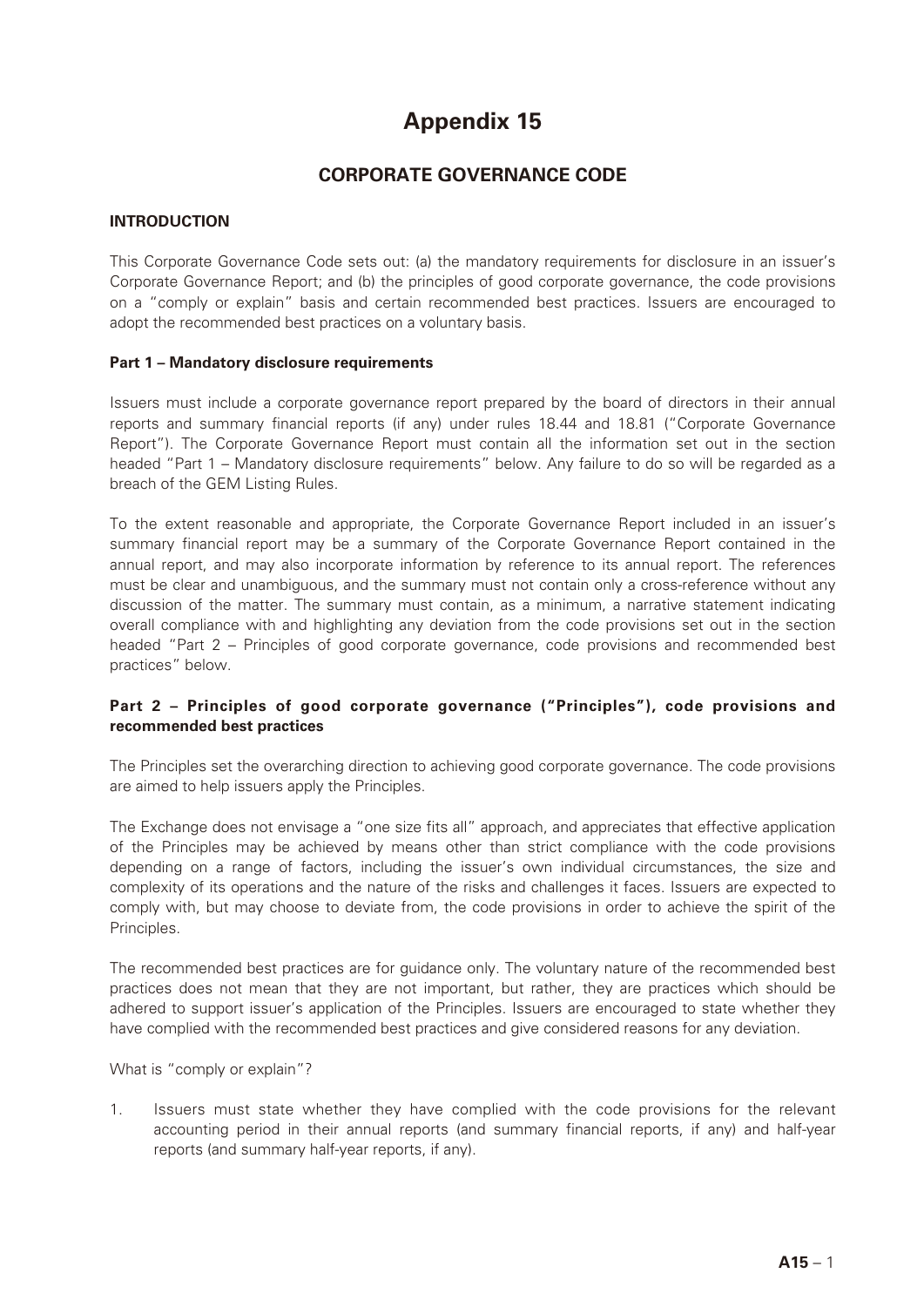- 2. If an issuer considers that it can adopt the Principles without applying the code provisions, it may deviate from the code provisions (i.e. adopt action(s) or step(s) other than those set out in the code provisions) provided that the issuer sets out:
	- (a) in the Corporate Governance Report in the annual reports (and summary financial reports, if any) the considered reasons for the deviation and explain how good corporate governance was achieved by means other than strict compliance with the code provision (the "Considered Reasons and Explanation"). The explanation should provide a clear rationale for the alternative actions and steps taken by the issuer and their impacts and outcome; and
	- (b) in the half-year reports (and summary half-year reports, if any) either:
		- (i) the Considered Reasons and Explanation in respect of the deviation, or
		- (ii) to the extent reasonable and appropriate, by referring to the Corporate Governance Report in the preceding annual report, and providing details of any changes for any deviation not reported in that annual report with Considered Reasons and Explanation. The references must be clear and unambiguous, and the half-year report (or summary half-year report) must not contain only a cross-reference without any discussion of the matter.

The Considered Reasons and Explanation are helpful in fostering an informed, constructive dialogue between issuers and shareholders with a view to improving corporate governance continuously. Shareholders are encouraged to engage constructively and discuss with the issuer any deviation from the code provisions. In evaluating the Considered Reasons and Explanation given by the issuer, shareholders should pay due regard to the issuer's individual circumstances.

3. An issuer would be in breach of the GEM Listing Rules if it deviates from a code provision but does not provide Considered Reasons and Explanation in the manner as set out above.

#### **Linkage between Corporate Governance and Environmental, Social and Governance ("ESG")**

Corporate governance provides the framework within which the board forms their decisions and build their businesses. The entire board should be focusing on creating long-term sustainable growth for shareholders and delivering long-term values to all stakeholders. An effective corporate governance structure allows issuers to have a better understanding of, evaluate and manage, risks and opportunities (including environmental and social risks and opportunities). The ESG Reporting Guide set out in Appendix 20 to the GEM Listing Rules provides a framework for issuers to, among other things, identify and consider what environmental risks and social risks may be material to them. The board should be responsible for effective governance and oversight of it, as well as assessment and management of material environmental and social risks. Issuers are required to disclose environmental and social matters in ESG reports in accordance with the ESG Reporting Guide.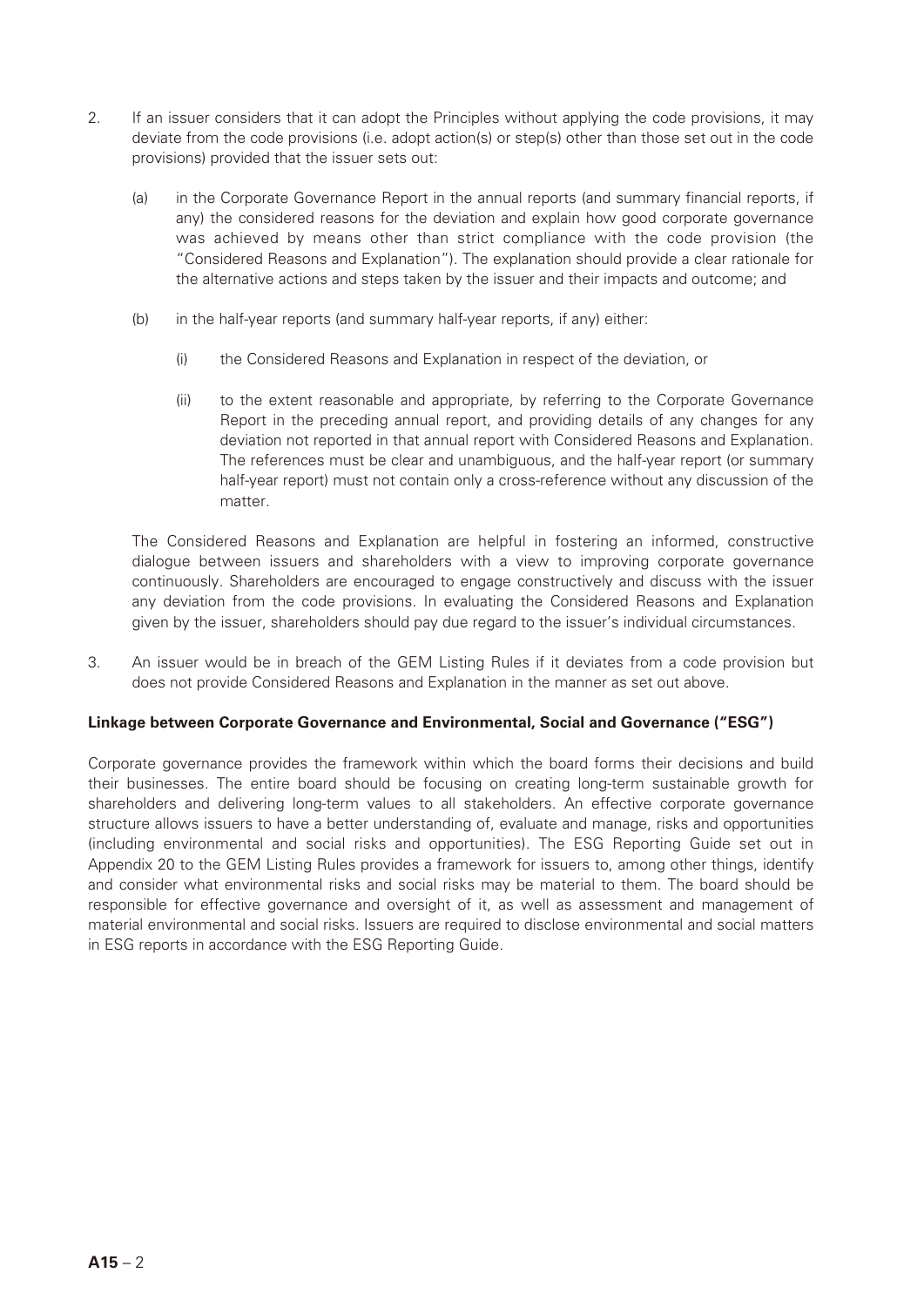## **PART 1 – MANDATORY DISCLOSURE REQUIREMENTS**

To provide transparency, issuers must include the following information for the accounting period covered by the annual report and significant subsequent events for the period up to the date of publication of the annual report, to the extent possible. Failure to do so will be regarded as a breach of the GEM Listing Rules.

## **A. CORPORATE GOVERNANCE PRACTICES**

- (a) A narrative statement explaining how the issuer has applied the Principles to enable shareholders' evaluation of such application;
- (b) a statement as to whether the issuer has complied with the code provisions; and
- (c) for any deviation from the code provisions (including adoption of any alternatives other than the code provisions), details of the deviation during the financial year (including the Considered Reasons and Explanation).

## **B. BOARD OF DIRECTORS**

- (a) Composition of the board, by category of directors, including name of chairman, executive directors, non-executive directors and independent non-executive directors;
- (b) number of board meetings held during the financial year;
- (c) attendance of each director, by name, at the board and general meetings;
	- *Notes: 1 Subject to the issuer's constitutional documents, and the laws and regulations of its place of incorporation, attendance by a director at ameeting by electronic means such as telephonic or video-conferencing may be counted as physical attendance.*
		- *2 If a director is appointed part way during a financial year, the attendance of such director should be stated by reference to the number of board meetings held during the director's tenure.*
- (d) for each named director, the number of board or committee meetings attended by the director, and, separately the number of board or committee meetings attended by the alternate of the director. Attendance at board or committee meetings by an alternate director should not be counted as attendance by the director;
- (e) a statement of the respective responsibilities, accountabilities and contributions of the board and management. In particular, a statement of how the board operates, including a high level statement on the types of decisions taken by the board and those delegated to management;
- (f) details of non-compliance (if any) with rules 5.05(1) and (2), and 5.05A and an explanation of the remedial steps taken to address non-compliance. This should cover non-compliance with appointment of a sufficient number of independent non-executive directors and appointment of an independent non-executive director with appropriate professional qualifications, or accounting or related financial management expertise;
- (h) reasons why the issuer considers an independent non-executive director to be independent where such director fails to meet one or more of the guidelines for assessing independence set out in rule 5.09;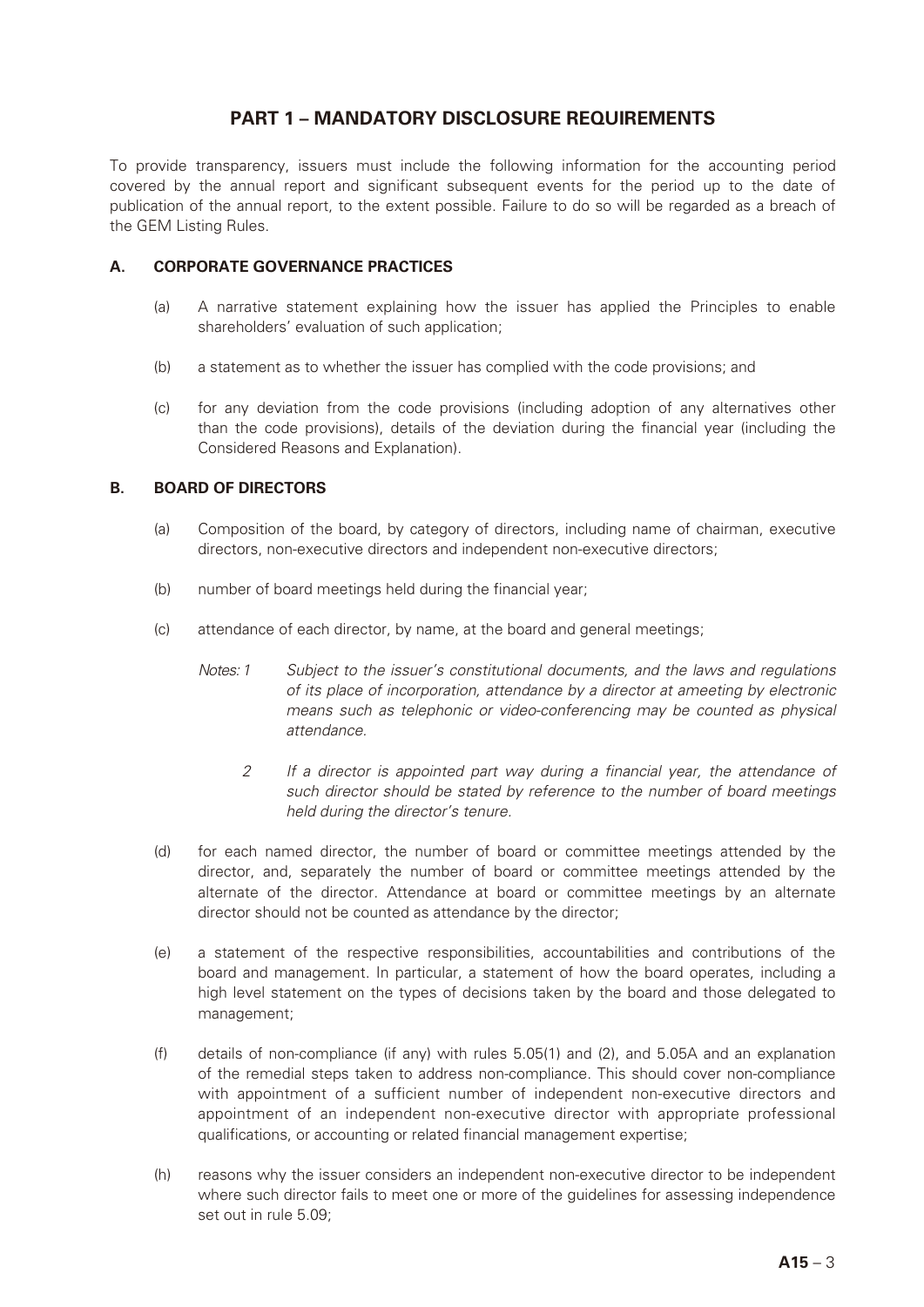- (i) relationship (including financial, business, family or other material/relevant relationship(s)), if any, between board members and in particular, between the chairman and the chief executive; and
- (j) how each director, by name, complied with code provision C.1.4.

#### **C. CHAIRMAN AND CHIEF EXECUTIVE**

The identity of the chairman and chief executive.

#### **D. NON-EXECUTIVE DIRECTORS**

The term of appointment of non-executive directors.

## **E. BOARD COMMITTEES**

The following information for each of the audit committee, remuneration committee, nomination committee, risk committee (if any), and corporate governance functions:

- (a) the role and function of the committee;
- (b) the composition of the committee and whether it comprises independent non-executive directors, non-executive directors and executive directors (including their names and identifying the chairman of the committee);
- (c) the number of meetings held by the committee during the year to discuss matters and the record of attendance of members, by name, at meetings held during the year; and
- (d) a summary of the work during the year, including:
	- (i) for the audit committee, a report on how it met its responsibilities in its review of the quarterly, half-yearly and annual results, and unless expressly addressed by a separate risk committee, or the board itself, its review of the risk management and internal control systems, the effectiveness of the issuer's internal audit function, and its other duties under the Corporate Governance Code. Details of non-compliance with rule 5.28 (if any) and an explanation of the remedial steps taken by the issuer to address non-compliance with establishment of an audit committee;
	- (ii) for the remuneration committee, determining the policy for the remuneration of executive directors, assessing performance of executive directors and approving the terms of executive directors' service contracts, performed by the remuneration committee. Disclose which of the two models of remuneration committee described in code provision E.1.2(c) was adopted;
	- (iii) for the nomination committee, disclosing the policy for the nomination of directors during the year. This includes the nomination procedures and the process and criteria adopted by the nomination committee to select and recommend candidates for directorship during the year;
	- (iv) for the risk committee (if any), a report on how it met its responsibilities in its review of the risk management and internal control systems and the effectiveness of the issuer's internal audit function; and
	- (v) for corporate governance, determining the policy for the corporate governance of the issuer, and duties performed by the board or the committee(s) under code provision A.2.1.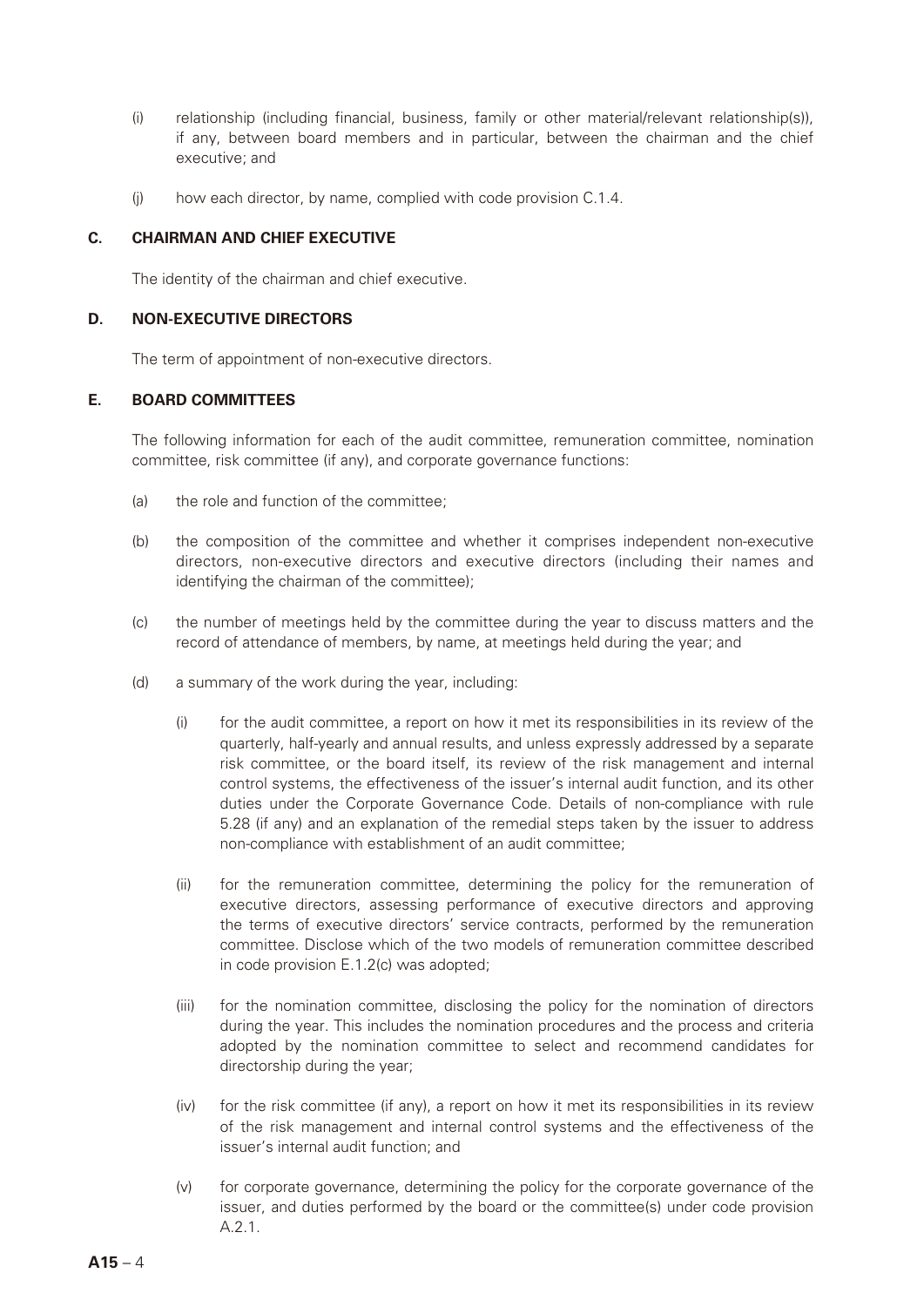## **F. COMPANY SECRETARY**

- (a) Where an issuer engages an external service provider as its company secretary, its primary corporate contact person at the issuer (including such person's name and position); and
- (b) details of non-compliance with rule 5.15.

#### **G. DIRECTORS' SECURITIES TRANSACTIONS**

For the required standard of dealings set out in rules 5.48 to 5.67:

- (a) whether the issuer has adopted a code of conduct regarding directors' securities transactions on terms no less exacting than the required standard of dealings;
- (b) having made specific enquiry of all directors, whether the directors of the issuer have complied with, or whether there has been any non-compliance with, the required standard of dealings and its code of conduct regarding directors' securities transactions; and
- (c) for any non-compliance with the required standard of dealings, if any, details of these and an explanation of the remedial steps taken by the issuer to address them.

#### **H. RISK MANAGEMENT AND INTERNAL CONTROL**

An issuer who reports in the Corporate Governance Report that it has conducted a review of the effectiveness of its risk management and internal control systems under code provision D.2.1 must disclose the following:

- (a) whether the issuer has an internal audit function;
- (b) how often the risk management and internal control systems are reviewed and the period covered; and
- (c) whether the issuer considers its risk management and internal control systems effective and adequate.

#### **I. AUDITOR'S REMUNERATION AND AUDITOR RELATED MATTERS**

An analysis of remuneration in respect of audit and non-audit services provided by the auditors (including any entity that is under common control, ownership or management with the audit firm or any entity that a reasonable and informed third party having knowledge of all relevant information would reasonably conclude as part of the audit firm nationally or internationally) to the issuer. The analysis must include, in respect of each significant non-audit service assignment, details of the nature of the services and the fees paid.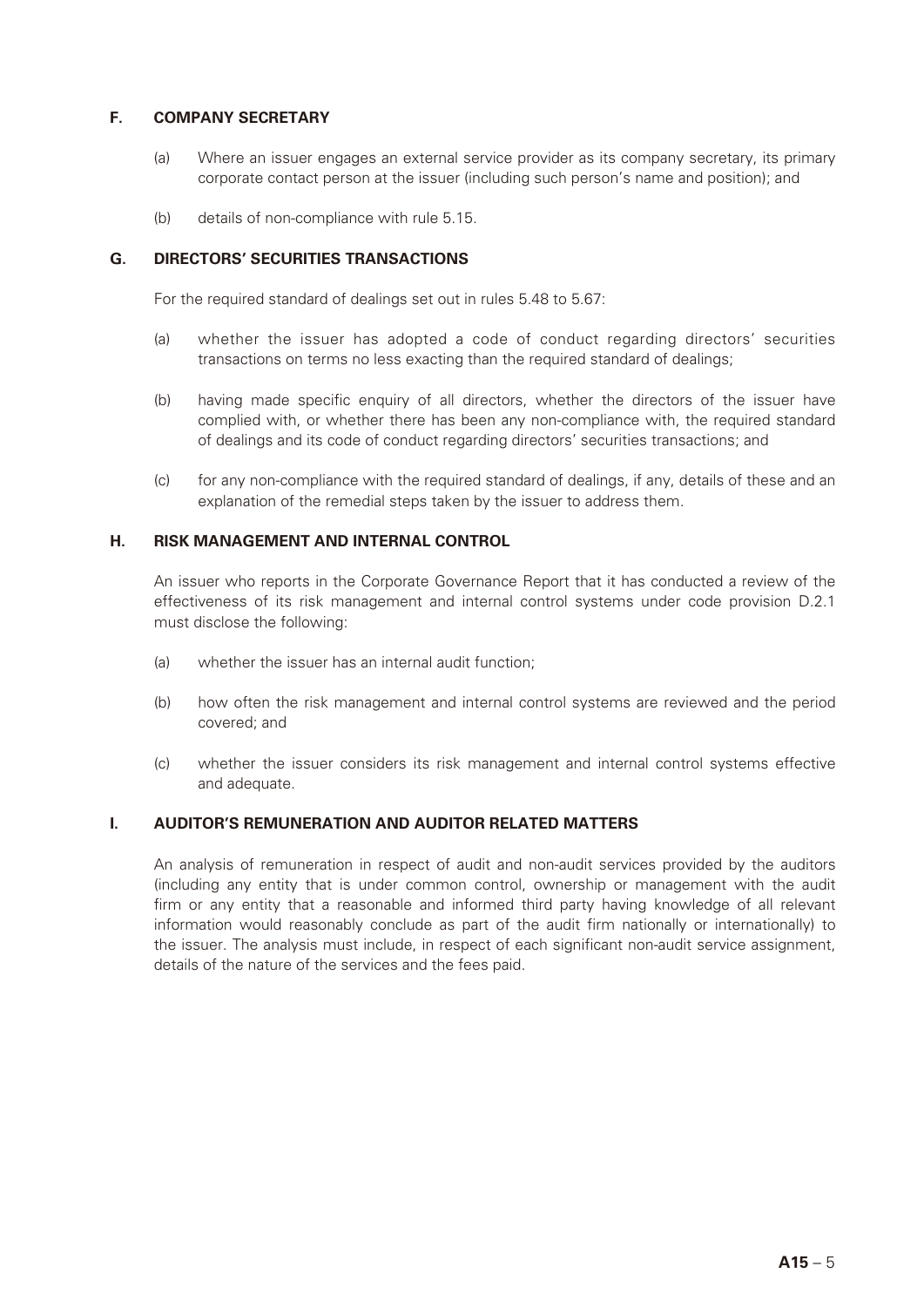## **J. DIVERSITY**

- (a) The issuer's policy on board diversity or a summary of the policy, including any measurable objectives that it has set for implementing the policy, and progress on achieving those objectives;
- (b) disclose and explain:
	- (i) how and when gender diversity will be achieved in respect of the board;
	- (ii) the numerical targets and timelines set for achieving gender diversity on its board; and
	- (iii) what measures the issuer has adopted to develop a pipeline of potential successors to the board to achieve gender diversity.
- (c) disclose and explain the gender ratio in the workforce (including senior management), any plans or measurable objectives the issuer has set for achieving gender diversity and any mitigating factors or circumstances which make achieving gender diversity across the workforce (including senior management) more challenging or less relevant.
	- *Note: In this Corporate Governance Code, "senior management" refers to the same persons referred to in the issuer's annual report and required to be disclosed under rule 18.39.*

## **K. SHAREHOLDERS' RIGHTS**

- (a) How shareholders can convene an extraordinary general meeting;
- (b) the procedures by which enquiries may be put to the board and sufficient contact details to enable these enquiries to be properly directed; and
- (c) the procedures and sufficient contact details for putting forward proposals at shareholders' meetings.

### **L. INVESTOR RELATIONS**

- (a) Any significant changes in the issuer's constitutional documents during the year;
- (b) the issuer's shareholders' communication policy (or its summary), which should include channels for shareholders to communicate their views on various matters affecting the issuer, as well as steps taken to solicit and understand the views of shareholders and stakeholders; and
- (c) a statement of the issuer's review of the implementation and effectiveness of the shareholders' communication policy conducted during the year (including how it arrives at the conclusion).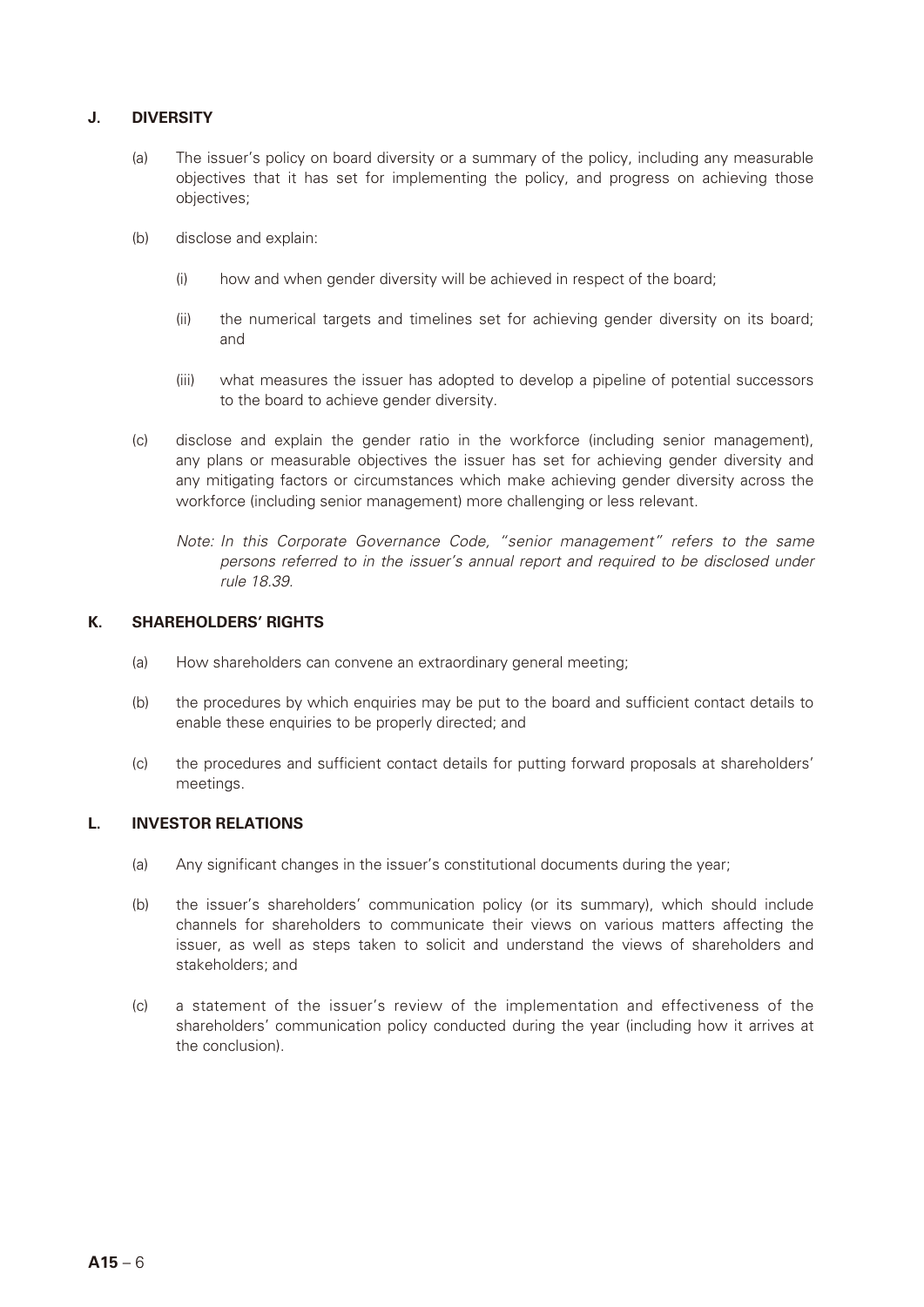## **PART 2 – PRINCIPLES OF GOOD CORPORATE GOVERNANCE, CODE PROVISIONS AND RECOMMENDED BEST PRACTICES**

## **A. CORPORATE PURPOSE, STRATEGY AND GOVERNANCE**

## **A.1 Corporate strategy, business model and culture**

## **Principle**

An issuer should be headed by an effective board which should assume responsibility for its leadership and control and be collectively responsible for promoting its success by directing and supervising its affairs. Directors should take decisions objectively in the best interests of the issuer.

## **Code Provisions**

- A.1.1 The board should establish the issuer's purpose, values and strategy, and satisfy itself that these and the issuer's culture are aligned. All directors must act with integrity, lead by example, and promote the desired culture. Such culture should instil and continually reinforce across the organisation values of acting lawfully, ethically and responsibly.
- A.1.2 The directors should include a discussion and analysis of the group's performance in the annual report, an explanation of the basis on which the issuer generates or preserves value over the longer term (the business model) and the strategy for delivering the issuer's objectives.
	- *Note: An issuer should have a corporate strategy and a long term business model. Long term financial performance as opposed to short term rewards should be a corporate governance objective. An issuer's board should not take undue risks to make short term gains at the expense of long term objectives.*

## **A.2 Corporate Governance Functions**

#### **Principle**

The board is responsible for performing the corporate governance duties. It may delegate the responsibility to a committee or committees.

- A.2.1 The terms of reference of the board (or a committee or committees performing this function) should include at least:
	- (a) to develop and review an issuer's policies and practices on corporate governance and make recommendations to the board;
	- (b) to review and monitor the training and continuous professional development of directors and senior management;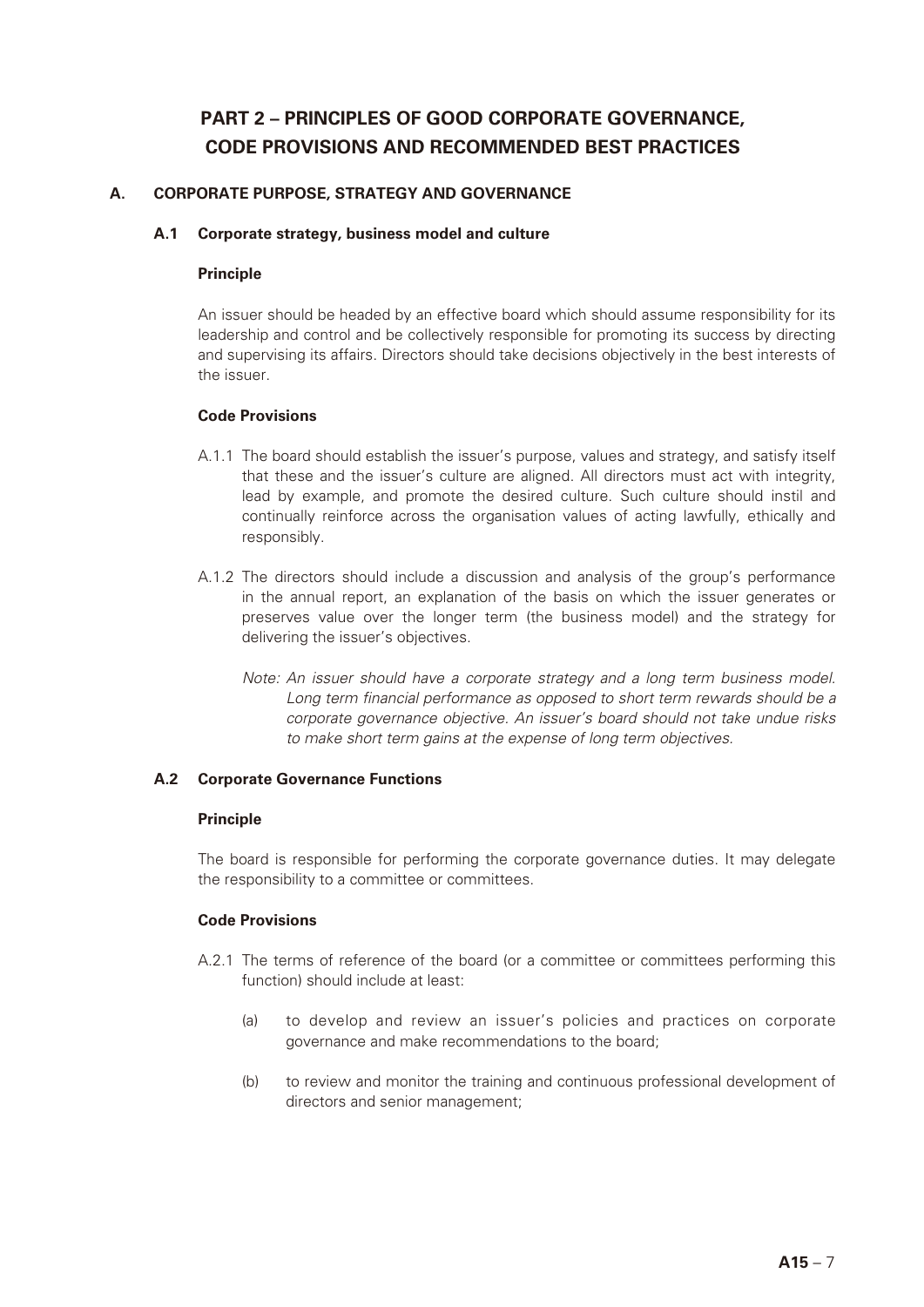- (c) to review and monitor the issuer's policies and practices on compliance with legal and regulatory requirements;
- (d) to develop, review and monitor the code of conduct and compliance manual (if any) applicable to employees and directors; and
- (e) to review the issuer's compliance with the Corporate Governance Code and disclosure in the Corporate Governance Report.

## **B. BOARD COMPOSITION AND NOMINATION**

#### **B.1 Board composition, succession and evaluation**

#### **Principle**

The board should have a balance of skills, experience and diversity of perspectives appropriate to the requirements of the issuer's business, and should ensure that the directors devote sufficient time and make contributions to the issuer that are commensurate with their role and board responsibilities. It should ensure that changes to its composition can be managed without undue disruption. It should include a balanced composition of executive and non-executive directors (including independent non-executive directors) so that there is a strong independent element on the board, which can effectively exercise independent judgement. Non-executive directors should be of sufficient calibre and number for their views to carry weight.

#### **Code Provisions**

- B.1.1 The independent non-executive directors should be identified in all corporate communications that disclose the names of directors.
- B.1.2 An issuer should maintain on its website and on the Exchange's website an updated list of its directors identifying their roles and functions and whether they are independent non-executive directors.
- B.1.3 The board should review the implementation and effectiveness of the issuer's policy on board diversity on an annual basis.
- B.1.4 An issuer should establish mechanism(s) to ensure independent views and input are available to the board and disclose such mechanism(s) in its Corporate Governance Report. The board should review the implementation and effectiveness of such mechanism(s) on an annual basis.

#### **Recommended Best Practices**

- B.1.5 The board should conduct a regular evaluation of its performance.
- B.1.6 The board should state its reasons if it determines that a proposed director is independent notwithstanding that the individual holds cross-directorships or has significant links with other directors through involvements in other companies or bodies.
	- *Note: A cross-directorship exists when two (or more) directors sit on each other's boards.*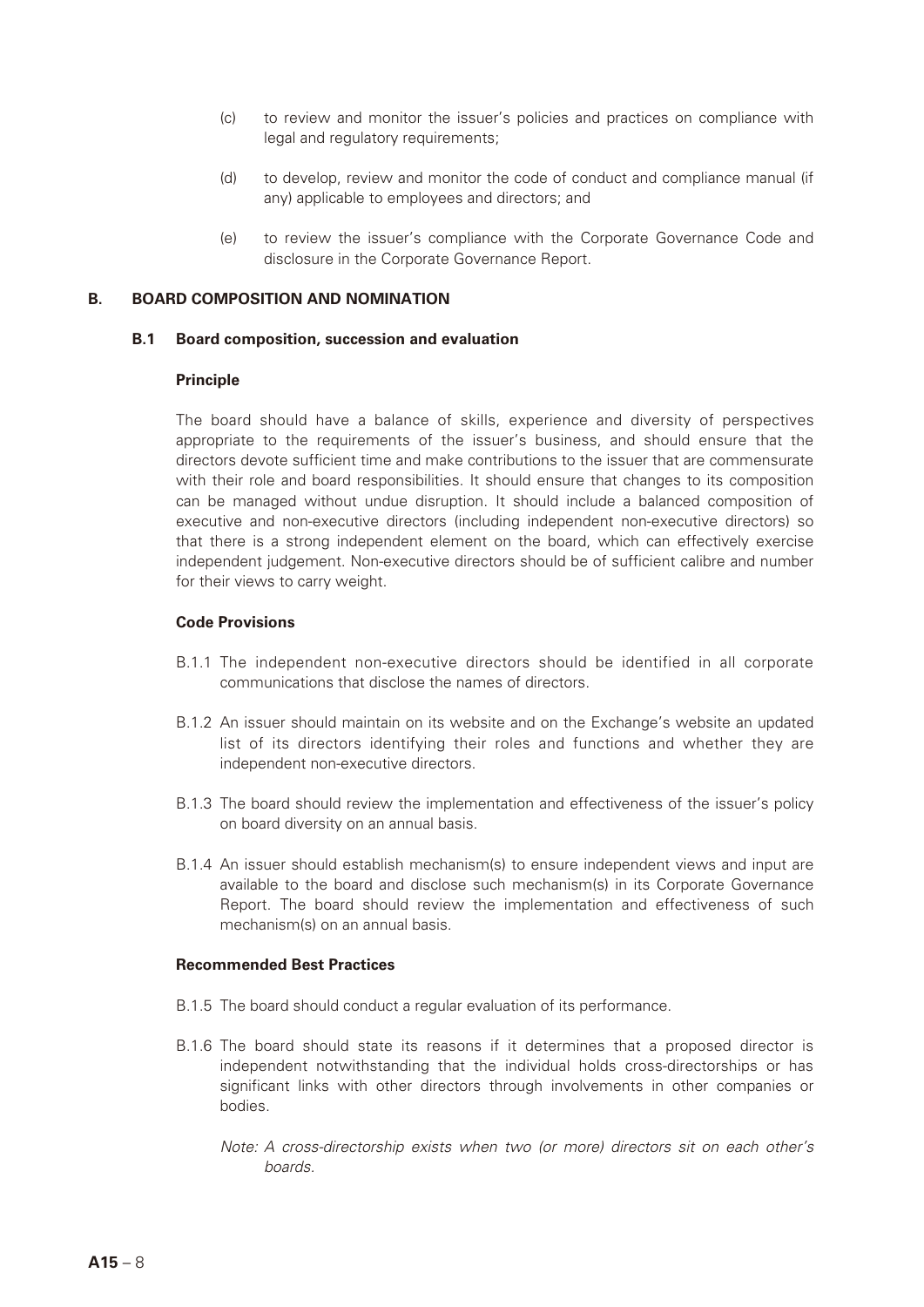## **B.2 Appointments, re-election and removal**

## **Principle**

There should be a formal, considered and transparent procedure for the appointment of new directors. There should be plans in place for orderly succession for appointments. All directors should be subject to re-election at regular intervals. An issuer must explain the reasons for the resignation or removal of any director.

## **Code Provisions**

- B.2.1 Directors should ensure that they can give sufficient time and attention to the issuer's affairs and should not accept the appointment if they cannot do so.
- B.2.2 Every director, including those appointed for a specific term, should be subject to retirement by rotation at least once every three years.
- B.2.3 If an independent non-executive director has served more than nine years, such director's further appointment should be subject to a separate resolution to be approved by shareholders. The papers to shareholders accompanying that resolution should state why the board (or the nomination committee) believes that the director is still independent and should be re-elected, including the factors considered, the process and the discussion of the board (or the nomination committee) in arriving at such determination.
- B.2.4 Where all the independent non-executive directors of an issuer have served more than nine years on the board, the issuer should:
	- (a) disclose the length of tenure of each existing independent non-executive director on a named basis in the circular to shareholders and/or explanatory statement accompanying the notice of the annual general meeting; and
	- (b) appoint a new independent non-executive director on the board at the forthcoming annual general meeting<sup>1</sup>.

### **B.3 Nomination Committee**

#### **Principle**

In carrying out its responsibilities, the nomination committee should give adequate consideration to the Principles under B.1 and B.2.

The appointment of a new independent non-executive director requirement will come into effect for the financial year commencing on or after 1 January 2023.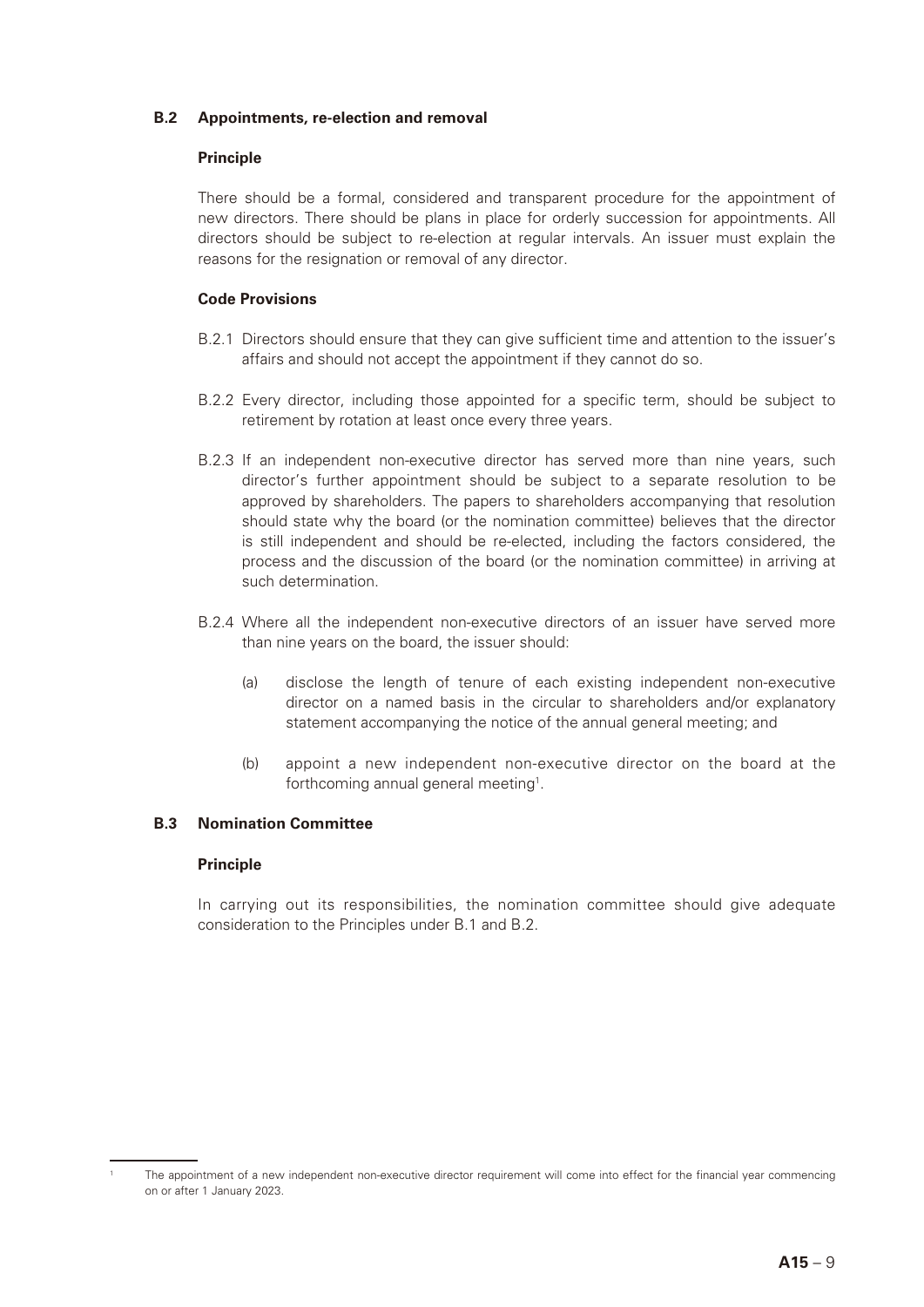- B.3.1 The nomination committee should be established with specific written terms of reference which deal clearly with its authority and duties. It should perform the following duties:-
	- (a) review the structure, size and composition (including the skills, knowledge and experience) of the board at least annually and make recommendations on any proposed changes to the board to complement the issuer's corporate strategy;
	- (b) identify individuals suitably qualified to become board members and select or make recommendations to the board on the selection of individuals nominated for directorships;
	- (c) assess the independence of independent non-executive directors; and
	- (d) make recommendations to the board on the appointment or re-appointment of directors and succession planning for directors, in particular the chairman and the chief executive.
- B.3.2 The nomination committee should make available its terms of reference explaining its role and the authority delegated to it by the board by including them on the Exchange's website and issuer's website.
- B.3.3 Issuers should provide the nomination committee sufficient resources to perform its duties. Where necessary, the nomination committee should seek independent professional advice, at the issuer's expense, to perform its responsibilities.
- B.3.4 Where the board proposes a resolution to elect an individual as an independent non-executive director at the general meeting, it should set out in the circular to shareholders and/or explanatory statement accompanying the notice of the relevant general meeting:
	- (a) the process used for identifying the individual and why the board believes the individual should be elected and the reasons why it considers the individual to be independent;
	- (b) if the proposed independent non-executive director will be holding their seventh (or more) listed company directorship, why the board believes the individual would still be able to devote sufficient time to the board;
	- (c) the perspectives, skills and experience that the individual can bring to the board; and
	- (d) how the individual contributes to diversity of the board.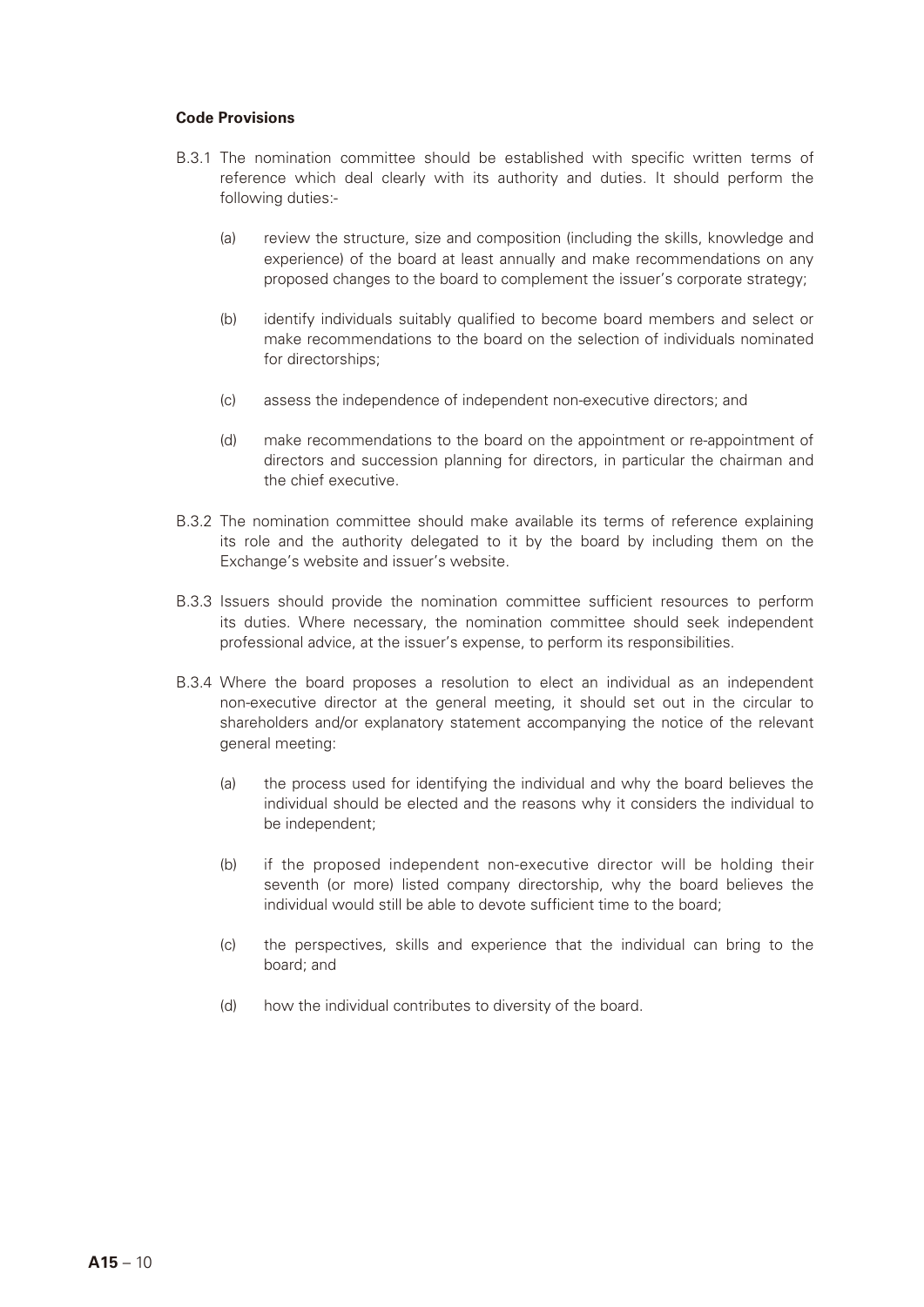## **C. DIRECTORS' RESPONSIBILITIES, DELEGATION AND BOARD PROCEEDINGS**

#### **C.1 Responsibilities of directors**

## **Principle**

Every director must always know their responsibilities as a director of an issuer and its conduct, business activities and development. Given the essential unitary nature of the board, non-executive directors have the same duties of care and skill and fiduciary duties as executive directors.

## **Code Provisions**

- C.1.1 Newly appointed directors of an issuer should receive a comprehensive, formal and tailored induction on appointment. Subsequently they should receive any briefing and professional development necessary to ensure that they have a proper understanding of the issuer's operations and business and are fully aware of their responsibilities under statute and common law, the GEM Listing Rules, legal and other regulatory requirements and the issuer's business and governance policies.
- C.1.2 The functions of non-executive directors should include:
	- (a) participating in board meetings to bring an independent judgement to bear on issues of strategy, policy, performance, accountability, resources, key appointments and standards of conduct;
	- (b) taking the lead where potential conflicts of interests arise;
	- (c) serving on the audit, remuneration, nomination and other governance committees, if invited; and
	- (d) scrutinising the issuer's performance in achieving agreed corporate goals and objectives, and monitoring performance reporting.
- C.1.3 The board should establish written guidelines no less exacting than the required standards of dealings (set out in rules 5.48 to 5.67) for relevant employees in respect of their dealings in the issuer's securities. "Relevant employee" includes any employee or a director or employee of a subsidiary or holding company who, because of such office or employment, is likely to possess inside information in relation to the issuer or its securities.
- C.1.4 All directors should participate in continuous professional development to develop and refresh their knowledge and skills. This is to ensure that their contribution to the board remains informed and relevant. The issuer should be responsible for arranging and funding suitable training, placing an appropriate emphasis on the roles, functions and duties of a listed company director.

*Note: Directors should provide a record of the training they received to the issuer.*

C.1.5 Directors should disclose to the issuer at the time of their appointments, and in a timely manner for any changes, the number and nature of offices held in public companies or organisations and other significant commitments. The identity of the public companies or organisations and an indication of the time involved should also be disclosed. The board should determine for itself how frequently this disclosure should be made.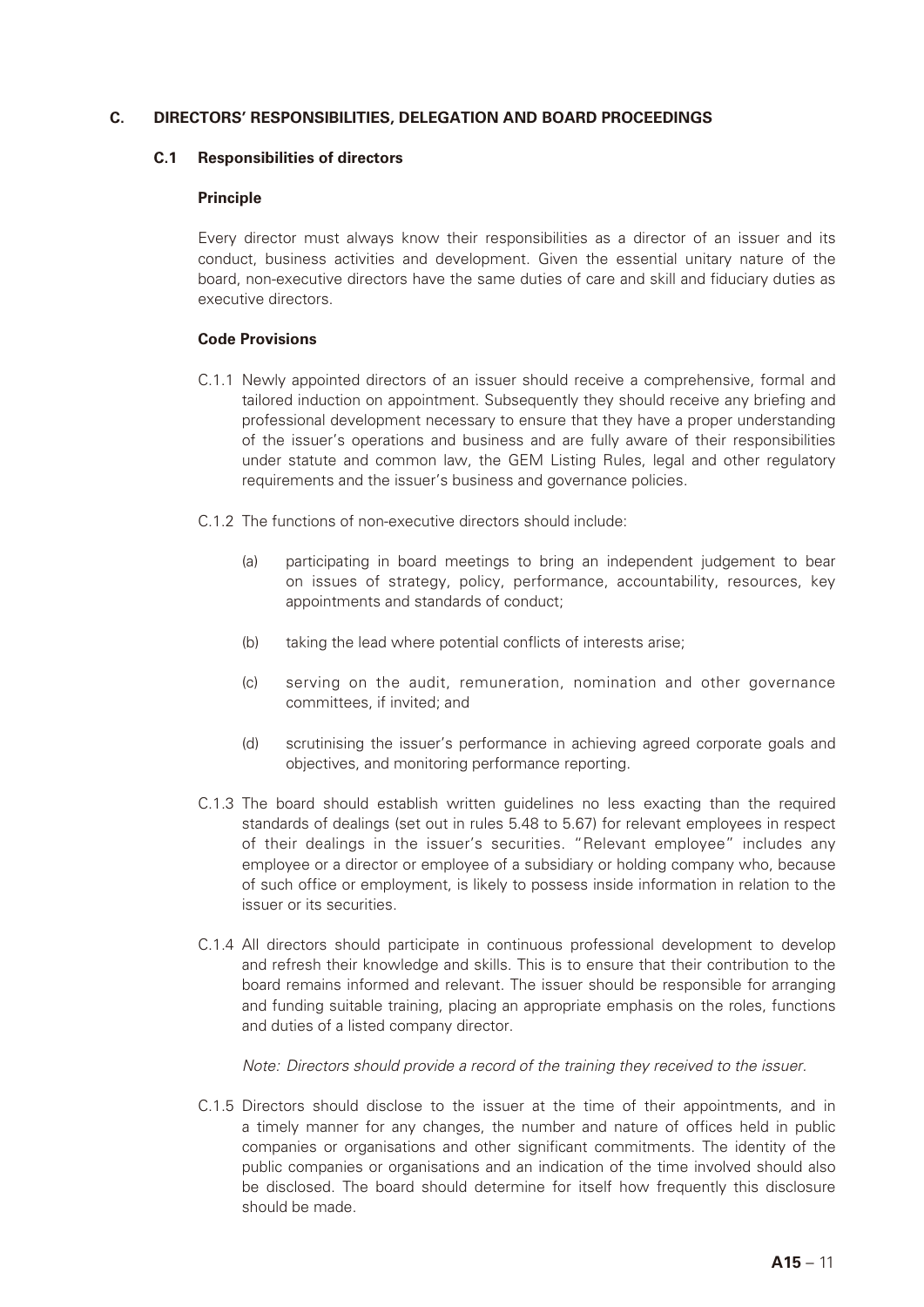- C.1.6 Independent non-executive directors and other non-executive directors, as equal board members, should give the board and any committees on which they serve the benefit of their skills, expertise and varied backgrounds and qualifications through regular attendance and active participation. Generally they should also attend general meetings to gain and develop a balanced understanding of the views of shareholders.
	- *Note: Non-executive directors' attendance at general meetings is important. An independent non-executive director is often the chairman or a member of board committees and as such, the individual should be accountable to shareholders by being available to respond to questions and enquiries in relation to their work. Without attending general meetings, the director will not be able to develop a balanced understanding of the views of shareholders.*
- C.1.7 Independent non-executive directors and other non-executive directors should make a positive contribution to the development of the issuer's strategy and policies through independent, constructive and informed comments.
- C.1.8 An issuer should arrange appropriate insurance cover in respect of legal action against its directors.

#### **C.2 Chairman and Chief Executive**

#### **Principle**

There are two key aspects of the management of every issuer – the management of the board and the day-to-day management of business. There should be a clear division of these responsibilities to ensure a balance of power and authority, so that power is not concentrated in any one individual.

- C.2.1 The roles of chairman and chief executive should be separate and should not be performed by the same individual. The division of responsibilities between the chairman and chief executive should be clearly established and set out in writing.
- C.2.2 The chairman should ensure that all directors are properly briefed on issues arising at board meetings.
- C.2.3 The chairman should be responsible for ensuring that directors receive, in a timely manner, adequate information, which must be accurate, clear, complete and reliable.
- C.2.4 One of the important roles of the chairman is to provide leadership for the board. The chairman should ensure that the board works effectively and performs its responsibilities, and that all key and appropriate issues are discussed by it in a timely manner. The chairman should be primarily responsible for drawing up and approving the agenda for each board meeting. The chairman should take into account, where appropriate, any matters proposed by the other directors for inclusion in the agenda. The chairman may delegate this responsibility to a designated director or the company secretary.
- C.2.5 The chairman should take primary responsibility for ensuring that good corporate governance practices and procedures are established.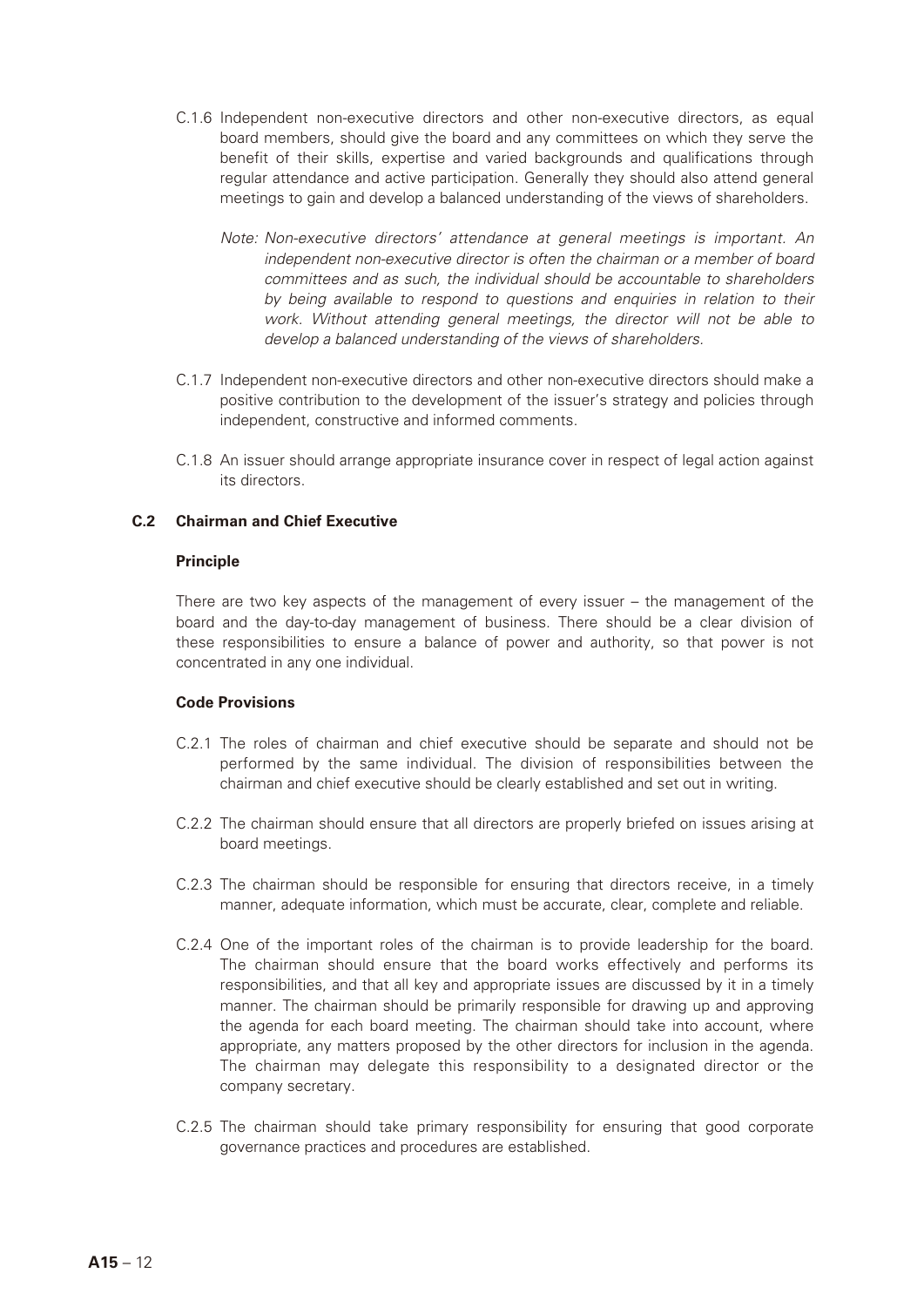- C.2.6 The chairman should encourage all directors to make a full and active contribution to the board's affairs and take the lead to ensure that it acts in the best interests of the issuer. The chairman should encourage directors with different views to voice their concerns, allow sufficient time for discussion of issues and ensure that board decisions fairly reflect board consensus.
- C.2.7 The chairman should at least annually hold meetings with the independent nonexecutive directors without the presence of other directors.
- C.2.8 The chairman should ensure that appropriate steps are taken to provide effective communication with shareholders and that their views are communicated to the board as a whole.
- C.2.9 The chairman should promote a culture of openness and debate by facilitating the effective contribution of non-executive directors in particular and ensuring constructive relations between executive and non-executive directors.

## **C.3 Management functions**

#### **Principle**

An issuer should have a formal schedule of matters specifically reserved for board approval. The board should give clear directions to management on the matters that must be approved by it before decisions are made on the issuer's behalf.

#### **Code Provisions**

- C.3.1 When the board delegates aspects of its management and administration functions to management, it must, at the same time, give clear directions as to the management's powers, in particular, where management should report back and obtain prior board approval before making decisions or entering into any commitments on the issuer's behalf.
	- *Note: The board should not delegate matters to a board committee, executive directors or management to an extent that would significantly hinder or reduce the ability of the board as a whole to perform its functions.*
- C.3.2 An issuer should formalise the functions reserved to the board and those delegated to management. It should review those arrangements periodically to ensure that they remain appropriate to the issuer's needs.
- C.3.3 Directors should clearly understand delegation arrangements in place. Issuers should have formal letters of appointment for directors setting out the key terms and conditions of their appointment.

#### **C.4 Board Committees**

#### **Principle**

Board committees should be formed with specific written terms of reference which deal clearly with their authority and duties.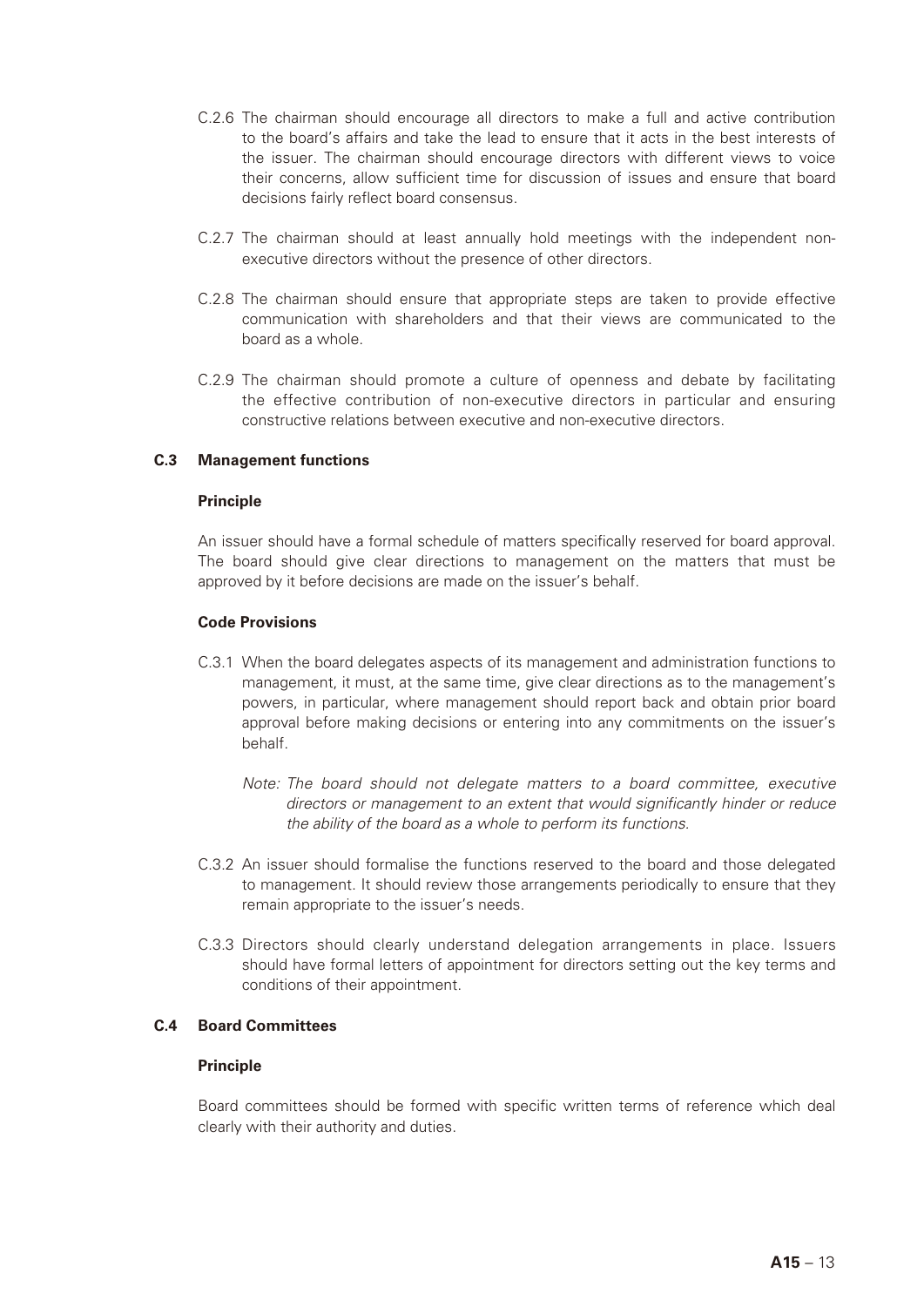#### **Code Provisions**

- C.4.1 Where board committees are established to deal with matters, the board should give them sufficiently clear terms of reference to enable them to perform their functions properly.
- C.4.2 The terms of reference of board committees should require them to report back to the board on their decisions or recommendations, unless there are legal or regulatory restrictions on their ability to do so (such as a restriction on disclosure due to regulatory requirements).

#### **C.5 Conduct of board proceedings and supply of and access to information**

#### **Principle**

The issuer should ensure directors can participate in board proceedings in a meaningful and effective manner. Directors should be provided in a timely manner with appropriate information in the form and quality to enable them to make an informed decision and perform their duties and responsibilities.

- C.5.1 The board should meet regularly and board meetings should be held at least four times a year at approximately quarterly intervals. It is expected regular board meetings will normally involve the active participation, either in person or through electronic means of communication, of a majority of directors entitled to be present. So, a regular meeting does not include obtaining board consent through circulating written resolutions.
- C.5.2 Arrangements should be in place to ensure that all directors are given an opportunity to include matters in the agenda for regular board meetings.
- C.5.3 Notice of at least 14 days should be given of a regular board meeting to give all directors an opportunity to attend. For all other board meetings, reasonable notice should be given.
- C.5.4 Minutes of board meetings and meetings of board committees should be kept by a duly appointed secretary of the meeting and should be open for inspection at any reasonable time on reasonable notice by any director.
- C.5.5 Minutes of board meetings and meetings of board committees should record in sufficient detail the matters considered and decisions reached, including any concerns raised by directors or dissenting views expressed. Draft and final versions of minutes should be sent to all directors for their comment and records respectively, within a reasonable time after the board meeting is held.
- C.5.6 There should be a procedure agreed by the board to enable directors, upon reasonable request, to seek independent professional advice in appropriate circumstances, at the issuer's expense. The board should resolve to provide separate independent professional advice to directors to assist them perform their duties to the issuer.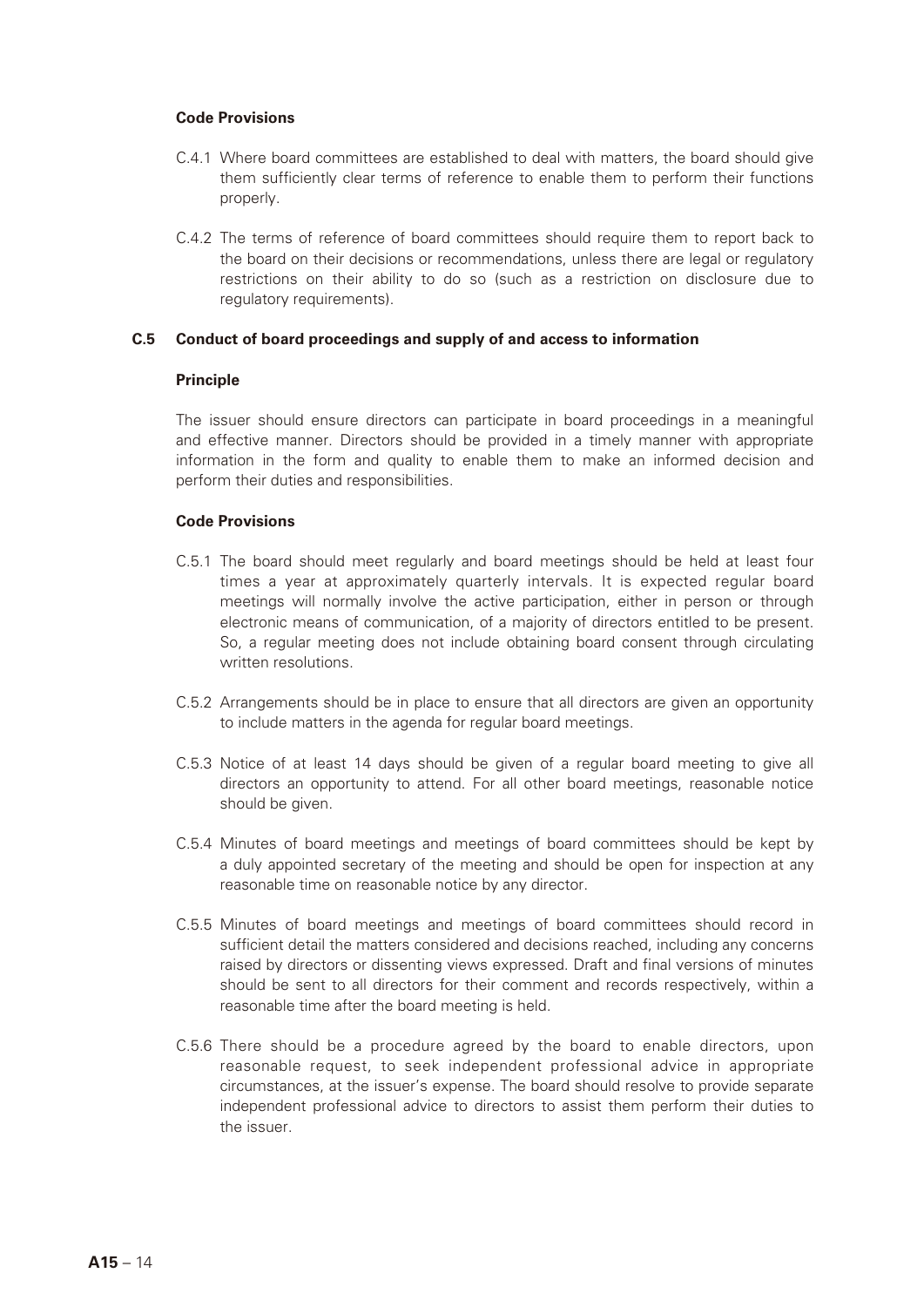- C.5.7 If a substantial shareholder or a director has a conflict of interest in a matter to be considered by the board which the board has determined to be material, the matter should be dealt with by a physical board meeting rather than a written resolution. Independent non-executive directors who, and whose close associates, have no material interest in the transaction should be present at that board meeting.
	- *Note: Subject to the issuer's constitutional documents, and the laws and regulations of its place of incorporation, attendance by a director at a meeting by electronic means such as telephonic or videoconferencing may be counted as physical attendance.*
- C.5.8 For regular board meetings, and as far as practicable in all other cases, an agenda and accompanying board papers should be sent, in full, to all directors. These should be sent in a timely manner and at least 3 days before the intended date of a board or board committee meeting (or other agreed period).
- C.5.9 Management has an obligation to supply the board and its committees with adequate information, in a timely manner, to enable it to make informed decisions. The information supplied must be complete and reliable. To fulfil their duties properly, directors may not, in all circumstances, be able to rely purely on information provided voluntarily by management and they may need to make further enquiries. Where any director requires more information than is volunteered by management, that director should make further enquiries where necessary. So, the board and individual directors should have separate and independent access to the issuer's senior management.
- C.5.10 All directors are entitled to have access to board papers and related materials. These papers and related materials should be in a form and quality sufficient to enable the board to make informed decisions on matters placed before it. Queries raised by directors should receive a prompt and full response, if possible.

## **C.6 Company Secretary**

#### **Principle**

The company secretary plays an important role in supporting the board by ensuring good information flow within the board and that board policy and procedures are followed. The company secretary is responsible for advising the board through the chairman and/or the chief executive on governance matters and should also facilitate induction and professional development of directors.

- C.6.1 The company secretary should be an employee of the issuer and have day-to-day knowledge of the issuer's affairs. Where an issuer engages an external service provider as its company secretary, it should disclose the identity of a person with sufficient seniority (e.g. chief legal counsel or chief financial officer) at the issuer whom the external provider can contact.
- C.6.2 The board should approve the selection, appointment or dismissal of the company secretary.
	- *Note: A board meeting should be held to discuss the appointment and dismissal of the company secretary and the matter should be dealt with by a physical board meeting rather than a written resolution.*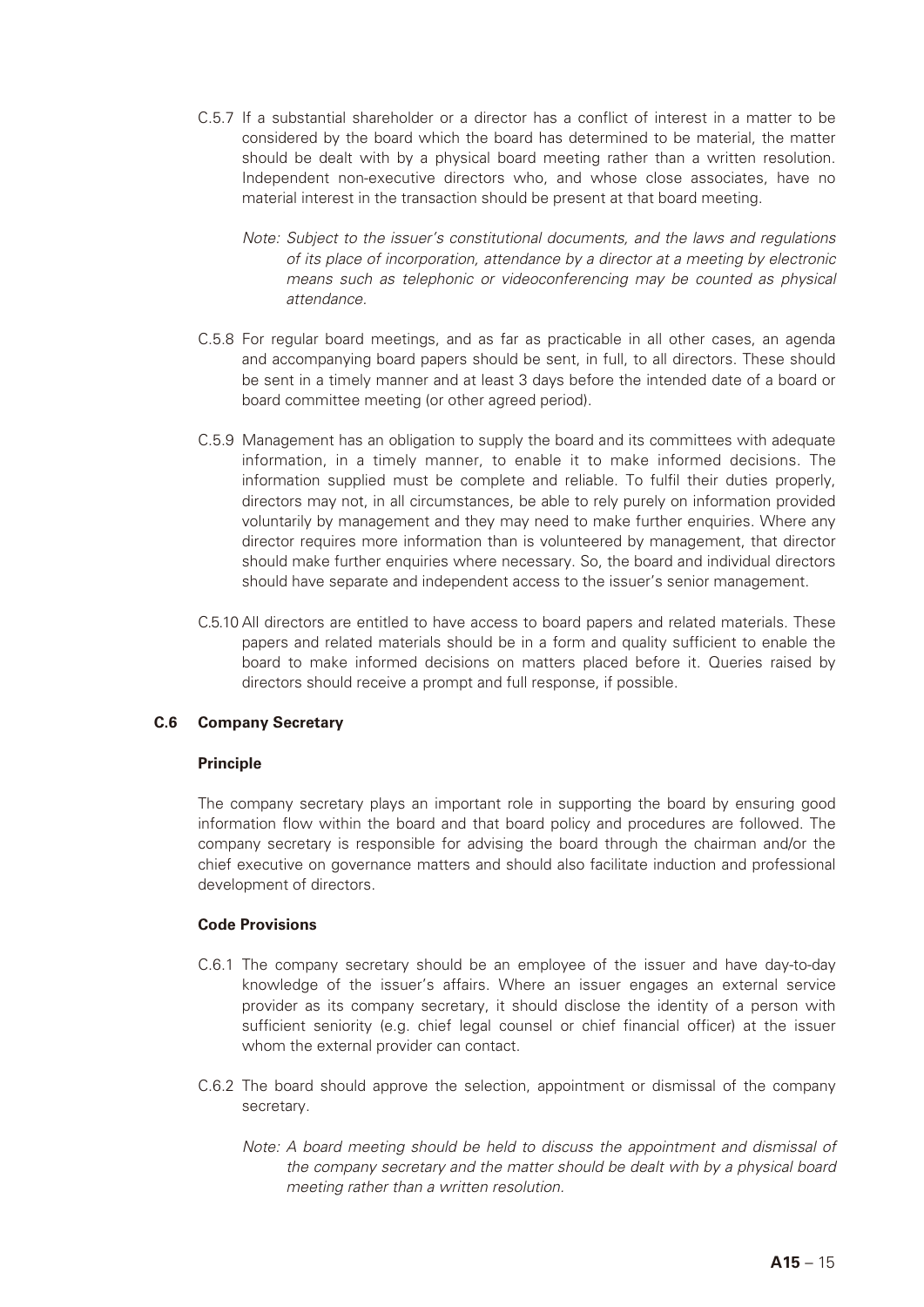- C.6.3 The company secretary should report to the board chairman and/or the chief executive.
- C.6.4 All directors should have access to the advice and services of the company secretary to ensure that board procedures, and all applicable law, rules and regulations, are followed.

#### **D. AUDIT, INTERNAL CONTROL AND RISK MANAGEMENT**

#### **D.1 Financial reporting**

#### **Principle**

The board should present a balanced, clear and comprehensible assessment of the company's performance, position and prospects.

- D.1.1 Management should provide sufficient explanation and information to the board to enable it to make an informed assessment of financial and other information put before it for approval.
- D.1.2 Management should provide all members of the board with monthly updates giving a balanced and understandable assessment of the issuer's performance, position and prospects in sufficient detail to enable the board as a whole and each director to discharge their duties under rule 5.01 and Chapter 17.
	- *Note: The information provided may include background or explanatory information relating to matters to be brought before the board, copies of disclosure documents, budgets, forecasts and monthly and other relevant internal financial statements such as monthly management accounts and management updates. For budgets, any material variance between the projections and actual results should also be disclosed and explained.*
- D.1.3 The directors should acknowledge in the Corporate Governance Report their responsibility for preparing the accounts. There should be a statement by the auditors about their reporting responsibilities in the auditors' report on the financial statements. Unless it is inappropriate to assume that the company will continue in business, the directors should prepare the accounts on a going concern basis, with supporting assumptions or qualifications as necessary. Where the directors are aware of material uncertainties relating to events or conditions that may cast significant doubt on the issuer's ability to continue as a going concern, they should be clearly and prominently disclosed and discussed at length in the Corporate Governance Report. The Corporate Governance Report should contain sufficient information for investors to understand the severity and significance of matters. To a reasonable and appropriate extent, the issuer may refer to other parts of the annual report. These references should be clear and unambiguous, and the Corporate Governance Report should not contain only a cross-reference without any discussion of the matter.
- D.1.4 The board should present a balanced, clear and understandable assessment in annual and interim reports and other financial disclosures required by the GEM Listing Rules. It should also do so for reports to regulators and information disclosed under statutory requirements.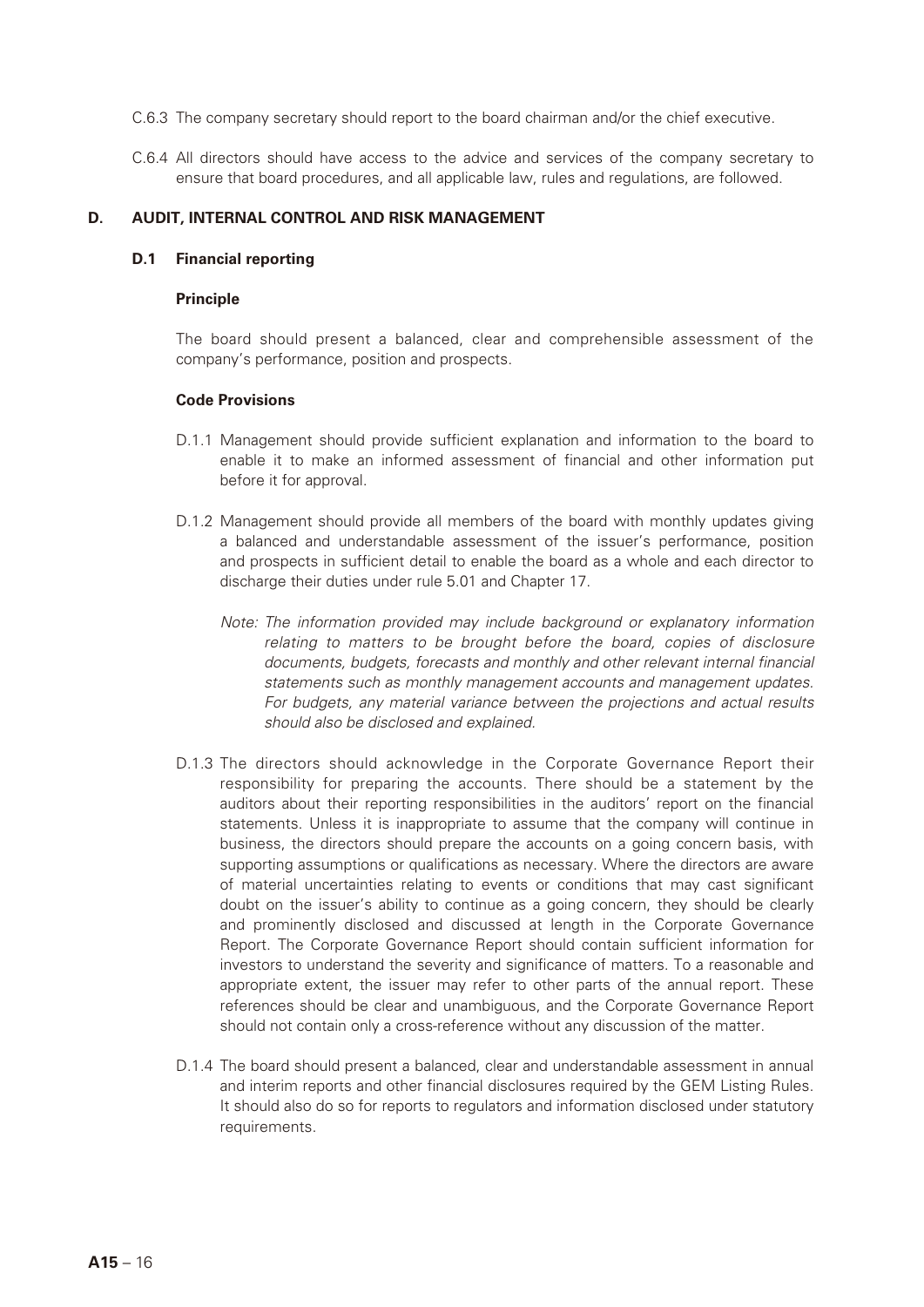## **D.2 Risk management and internal control**

## **Principle**

The board is responsible for evaluating and determining the nature and extent of the risks it is willing to take in achieving the issuer's strategic objectives, and ensuring that the issuer establishes and maintains appropriate and effective risk management and internal control systems. Such risks would include, amongst others, material risks relating to ESG (please refer to the ESG Reporting Guide in Appendix 20 to the GEM Listing Rules for further information). The board should oversee management in the design, implementation and monitoring of the risk management and internal control systems, and management should provide a confirmation to the board on the effectiveness of these systems.

- D.2.1 The board should oversee the issuer's risk management and internal control systems on an ongoing basis, ensure that a review of the effectiveness of the issuer's and its subsidiaries' risk management and internal control systems has been conducted at least annually and report to shareholders that it has done so in its Corporate Governance Report. The review should cover all material controls, including financial, operational and compliance controls.
- D.2.2 The board's annual review should, in particular, ensure the adequacy of resources, staff qualifications and experience, training programmes and budget of the issuer's accounting, internal audit, financial reporting functions, as well as those relating to the issuer's ESG performance and reporting.
- D.2.3 The board's annual review should, in particular, consider:
	- (a) the changes, since the last annual review, in the nature and extent of significant risks (including ESG risks), and the issuer's ability to respond to changes in its business and the external environment;
	- (b) the scope and quality of management's ongoing monitoring of risks (including ESG risks) and of the internal control systems, and where applicable, the work of its internal audit function and other assurance providers;
	- (c) the extent and frequency of communication of monitoring results to the board (or board committee(s)) which enables it to assess control of the issuer and the effectiveness of risk management;
	- (d) significant control failings or weaknesses that have been identified during the period. Also, the extent to which they have resulted in unforeseen outcomes or contingencies that have had, could have had, or may in the future have, a material impact on the issuer's financial performance or condition; and
	- (e) the effectiveness of the issuer's processes for financial reporting and GEM Listing Rule compliance.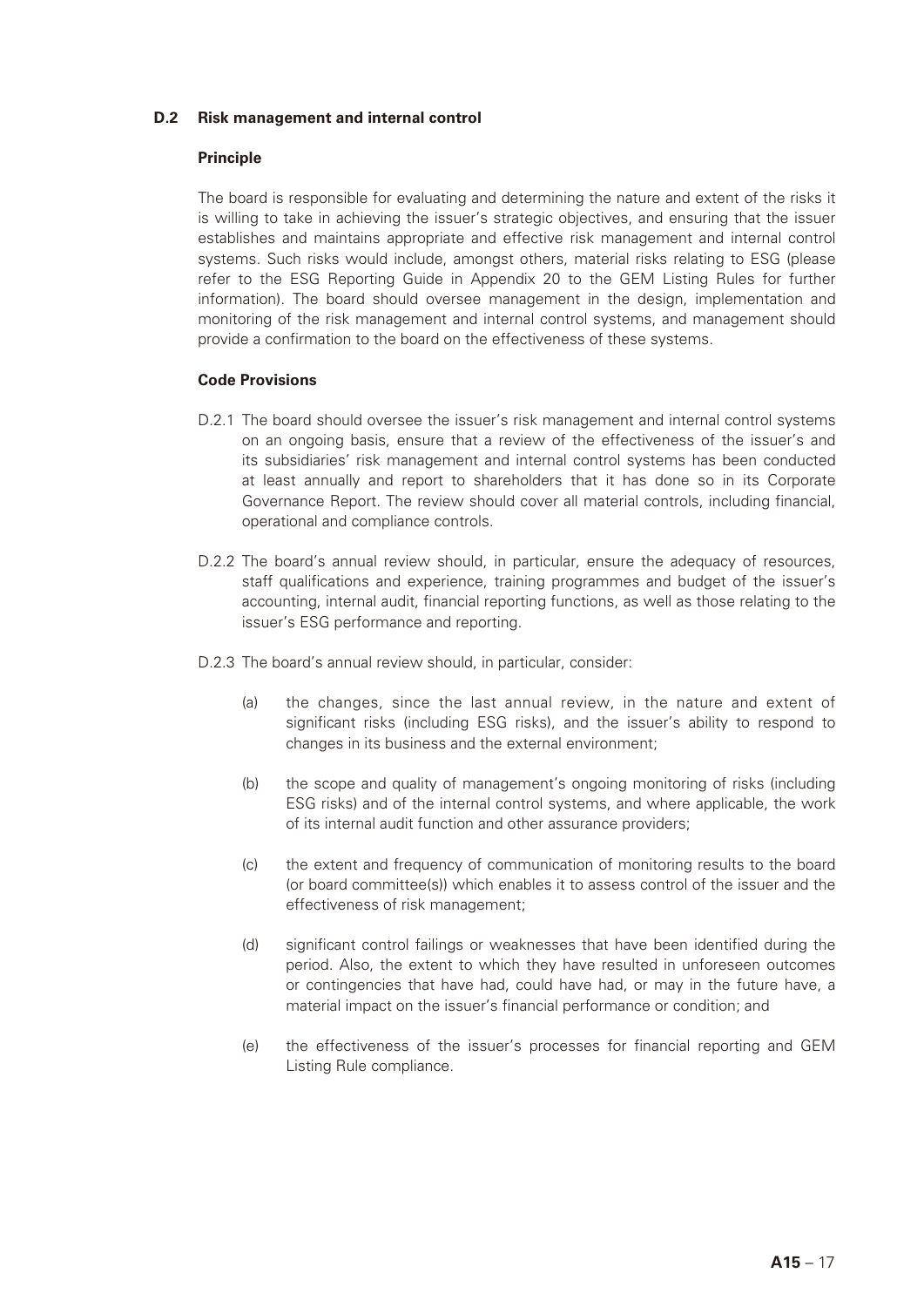- D.2.4 Issuers should disclose, in the Corporate Governance Report, a narrative statement on how they have complied with the risk management and internal control code provisions during the reporting period. In particular, they should disclose:
	- (a) the process used to identify, evaluate and manage significant risks;
	- (b) the main features of the risk management and internal control systems;
	- (c) an acknowledgement by the board that it is responsible for the risk management and internal control systems and reviewing their effectiveness. It should also explain that such systems are designed to manage rather than eliminate the risk of failure to achieve business objectives, and can only provide reasonable and not absolute assurance against material misstatement or loss;
	- (d) the process used to review the effectiveness of the risk management and internal control systems and to resolve material internal control defects; and
	- (e) the procedures and internal controls for the handling and dissemination of inside information.
- D.2.5 The issuer should have an internal audit function. Issuers without an internal audit function should review the need for one on an annual basis and should disclose the reasons for the absence of such a function in the Corporate Governance Report.

#### *Notes:*

- *1 An internal audit function generally carries out the analysis and independent appraisal of the adequacy and effectiveness of the issuer's risk management and internal control systems.*
- *2 A group with multiple listed issuers may share group resources to carry out the internal audit function for members of the group.*
- D.2.6 The issuer should establish a whistleblowing policy and system for employees and those who deal with the issuer (e.g. customers and suppliers) to raise concerns, in confidence and anonymity, with the audit committee (or any designated committee comprising a majority of independent non-executive directors) about possible improprieties in any matter related to the issuer.
- D.2.7 The issuer should establish policy(ies) and system(s) that promote and support anticorruption laws and regulations.

#### **Recommended Best Practices**

- D.2.8 The board may disclose in the Corporate Governance Report that it has received a confirmation from management on the effectiveness of the issuer's risk management and internal control systems.
- D.2.9 The board may disclose in the Corporate Governance Report details of any significant areas of concern.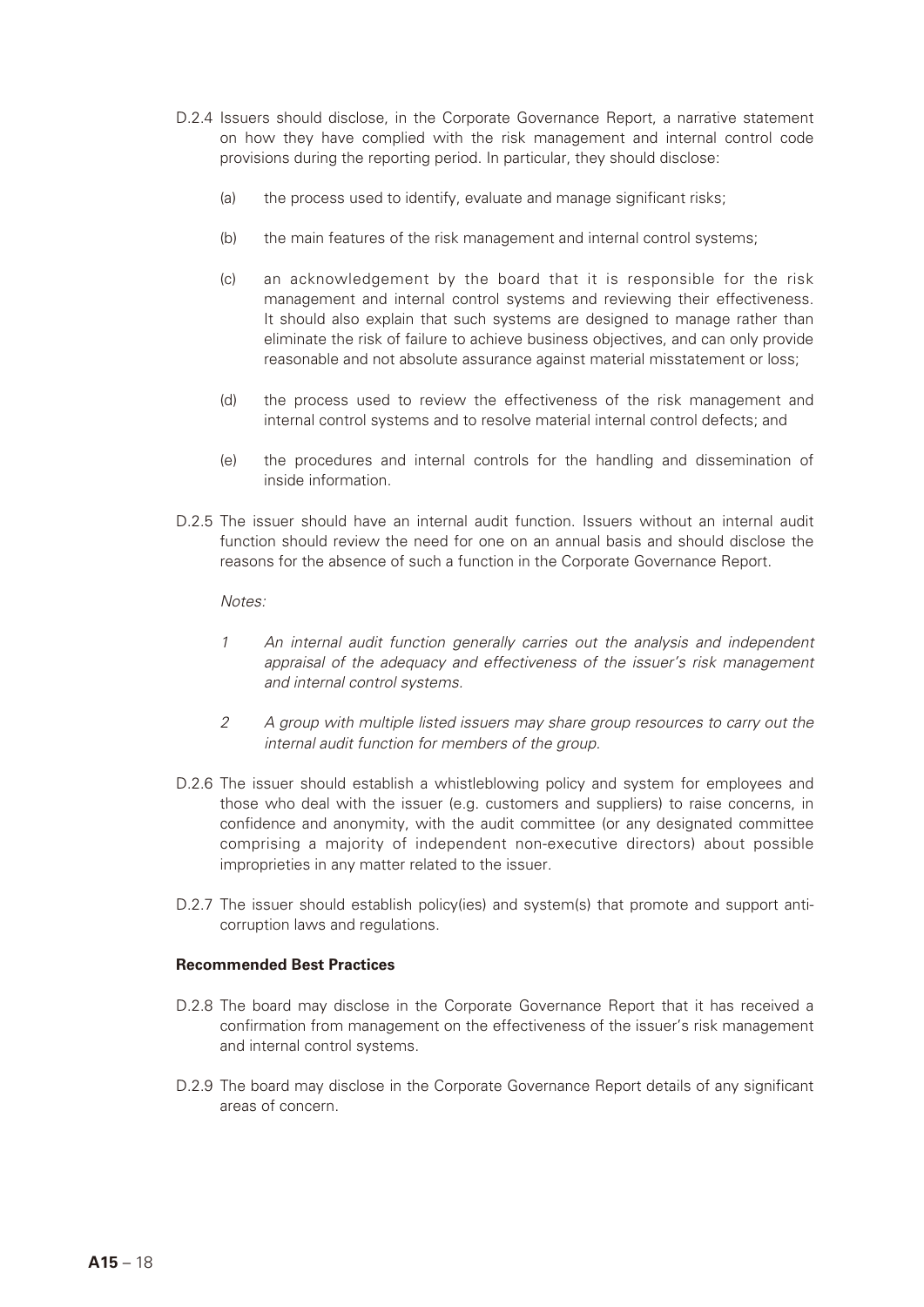## **D.3 Audit Committee**

## **Principle**

The board should establish formal and transparent arrangements to consider how it will apply financial reporting, risk management and internal control principles and maintain an appropriate relationship with the issuer's auditors. The audit committee established under the GEM Listing Rules should have clear terms of reference.

## **Code Provisions**

- D.3.1 Full minutes of audit committee meetings should be kept by a duly appointed secretary of the meeting (who should normally be the company secretary). Draft and final versions of minutes of the meetings should be sent to all committee members for their comment and records, within a reasonable time after the meeting.
- D.3.2 A former partner of the issuer's existing auditing firm should be prohibited from acting as a member of its audit committee for a period of two years from the date of the person ceasing:
	- (a) to be a partner of the firm; or
	- (b) to have any financial interest in the firm,

whichever is later.

D.3.3 The audit committee's terms of reference should include at least:-

#### *Relationship with the issuer's auditors*

- (a) to be primarily responsible for making recommendations to the board on the appointment, reappointment and removal of the external auditor, and to approve the remuneration and terms of engagement of the external auditor, and any questions of its resignation or dismissal;
- (b) to review and monitor the external auditor's independence and objectivity and the effectiveness of the audit process in accordance with applicable standards. The audit committee should discuss with the auditor the nature and scope of the audit and reporting obligations before the audit commences;
- (c) to develop and implement policy on engaging an external auditor to supply non-audit services. For this purpose, "external auditor" includes any entity that is under common control, ownership or management with the audit firm or any entity that a reasonable and informed third party knowing all relevant information would reasonably conclude to be part of the audit firm nationally or internationally. The audit committee should report to the board, identifying and making recommendations on any matters where action or improvement is needed;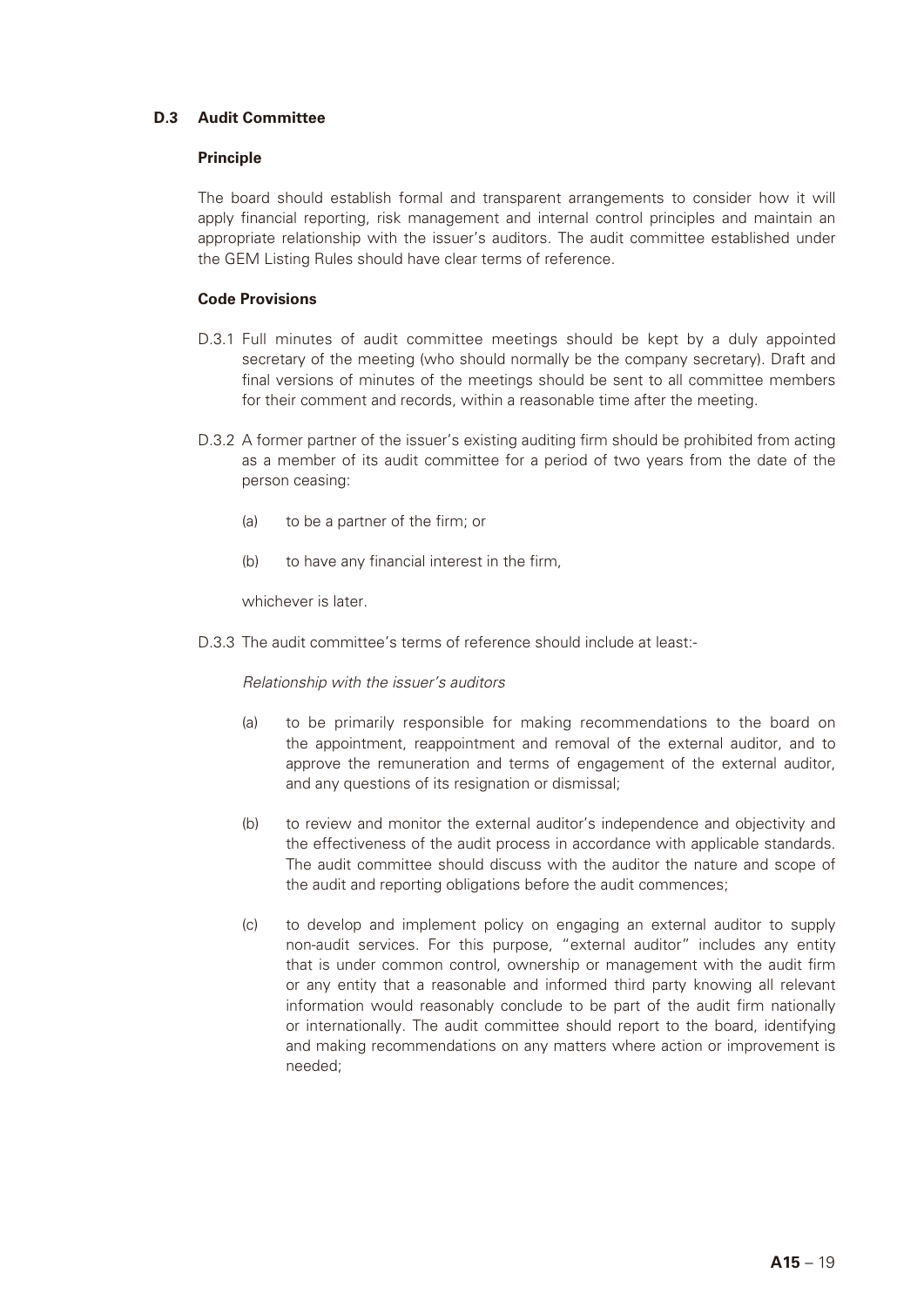#### *Review of the issuer's financial information*

- (d) to monitor integrity of the issuer's financial statements and annual report and accounts, half-year report and, quarterly reports, and to review significant financial reporting judgements contained in them. In reviewing these reports before submission to the board, the committee should focus particularly on:-
	- (i) any changes in accounting policies and practices;
	- (ii) major judgmental areas;
	- (iii) significant adjustments resulting from audit;
	- (iv) the going concern assumptions and any qualifications;
	- (v) compliance with accounting standards; and
	- (vi) compliance with the GEM Listing Rules and legal requirements in relation to financial reporting;
- (e) Regarding (d) above:-
	- (i) members of the committee should liaise with the board and senior management and the committee must meet, at least twice a year, with the issuer's auditors; and
	- (ii) the committee should consider any significant or unusual items that are, or may need to be, reflected in the report and accounts, it should give due consideration to any matters that have been raised by the issuer's staff responsible for the accounting and financial reporting function, compliance officer or auditors;

## *Oversight of the issuer's financial reporting system, risk management and internal control systems*

- (f) to review the issuer's financial controls, and unless expressly addressed by a separate board risk committee, or by the board itself, to review the issuer's risk management and internal control systems;
- (g) to discuss the risk management and internal control systems with management to ensure that management has performed its duty to have effective systems. This discussion should include the adequacy of resources, staff qualifications and experience, training programmes and budget of the issuer's accounting and financial reporting function;
- (h) to consider major investigation findings on risk management and internal control matters as delegated by the board or on its own initiative and management's response to these findings;
- (i) where an internal audit function exists, to ensure co-ordination between the internal and external auditors, and to ensure that the internal audit function is adequately resourced and has appropriate standing within the issuer, and to review and monitor its effectiveness;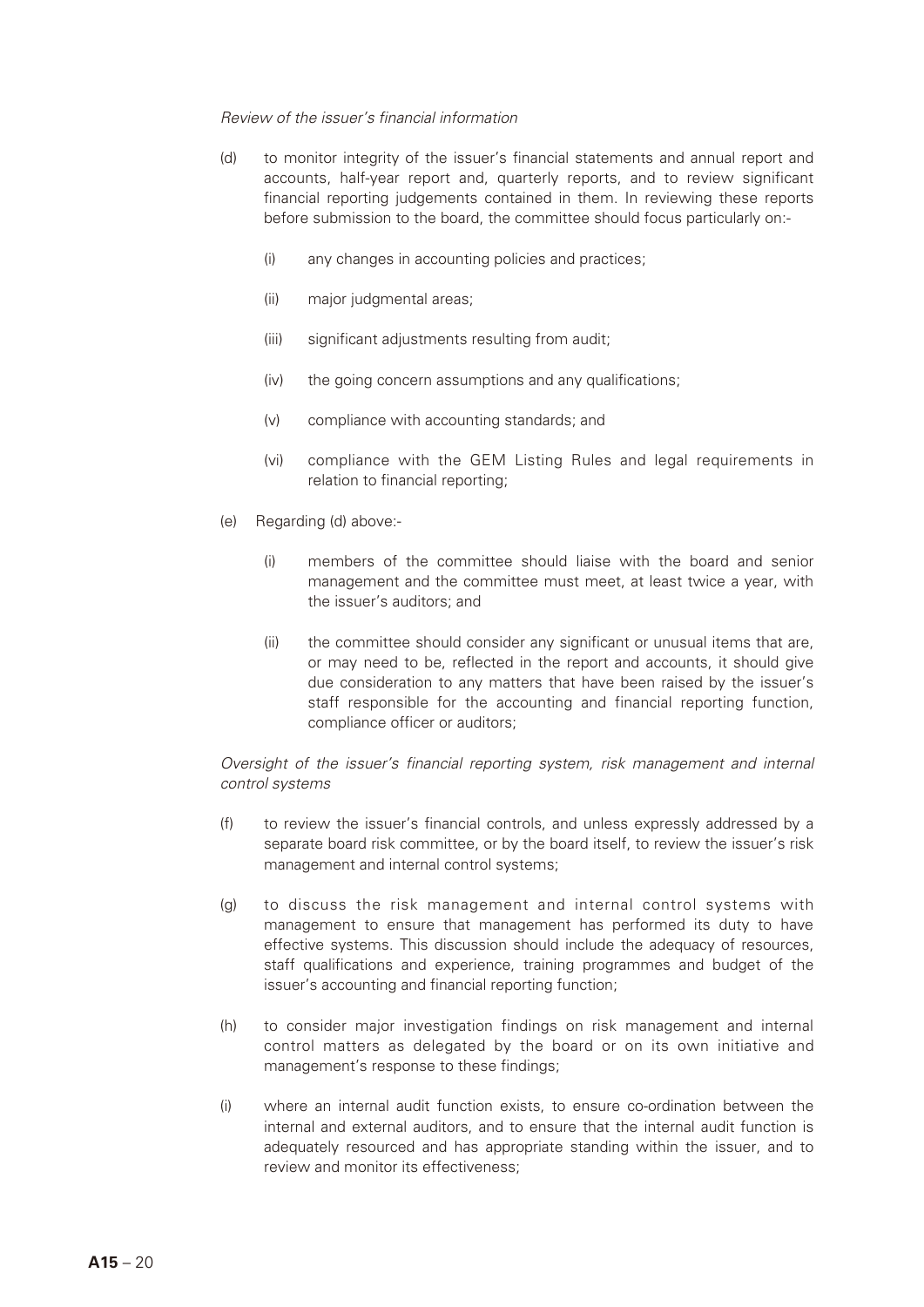- (j) to review the group's financial and accounting policies and practices;
- (k) to review the external auditor's management letter, any material queries raised by the auditor to management about accounting records, financial accounts or systems of control and management's response;
- (l) to ensure that the board will provide a timely response to the issues raised in the external auditor's management letter;
- (m) to report to the board on the matters in this code provision; and
- (n) to consider other topics, as defined by the board.
- D.3.4 The audit committee should make available its terms of reference, explaining its role and the authority delegated to it by the board by including them on the Exchange's website and the issuer's website.
- D.3.5 Where the board disagrees with the audit committee's view on the selection, appointment, resignation or dismissal of the external auditors, the issuer should include in the Corporate Governance Report a statement from the audit committee explaining its recommendation and also the reason(s) why the board has taken a different view.
- D.3.6 The audit committee should be provided with sufficient resources to perform its duties.
- D.3.7 The terms of reference of the audit committee should also require it:
	- (a) to review arrangements employees of the issuer can use, in confidence, to raise concerns about possible improprieties in financial reporting, internal control or other matters. The audit committee should ensure that proper arrangements are in place for fair and independent investigation of these matters and for appropriate follow-up action; and
	- (b) to act as the key representative body for overseeing the issuer's relations with the external auditor.

#### **E. REMUNERATION**

#### **E.1 The level and make-up of remuneration and disclosure**

#### **Principle**

An issuer should have a formal and transparent policy on directors' remuneration and other remuneration related matters. The procedure for setting policy on executive directors' remuneration and all directors' remuneration packages should be formal and transparent. Remuneration levels should be sufficient to attract and retain directors to run the company successfully without paying more than necessary. No director should be involved in deciding that director's own remuneration.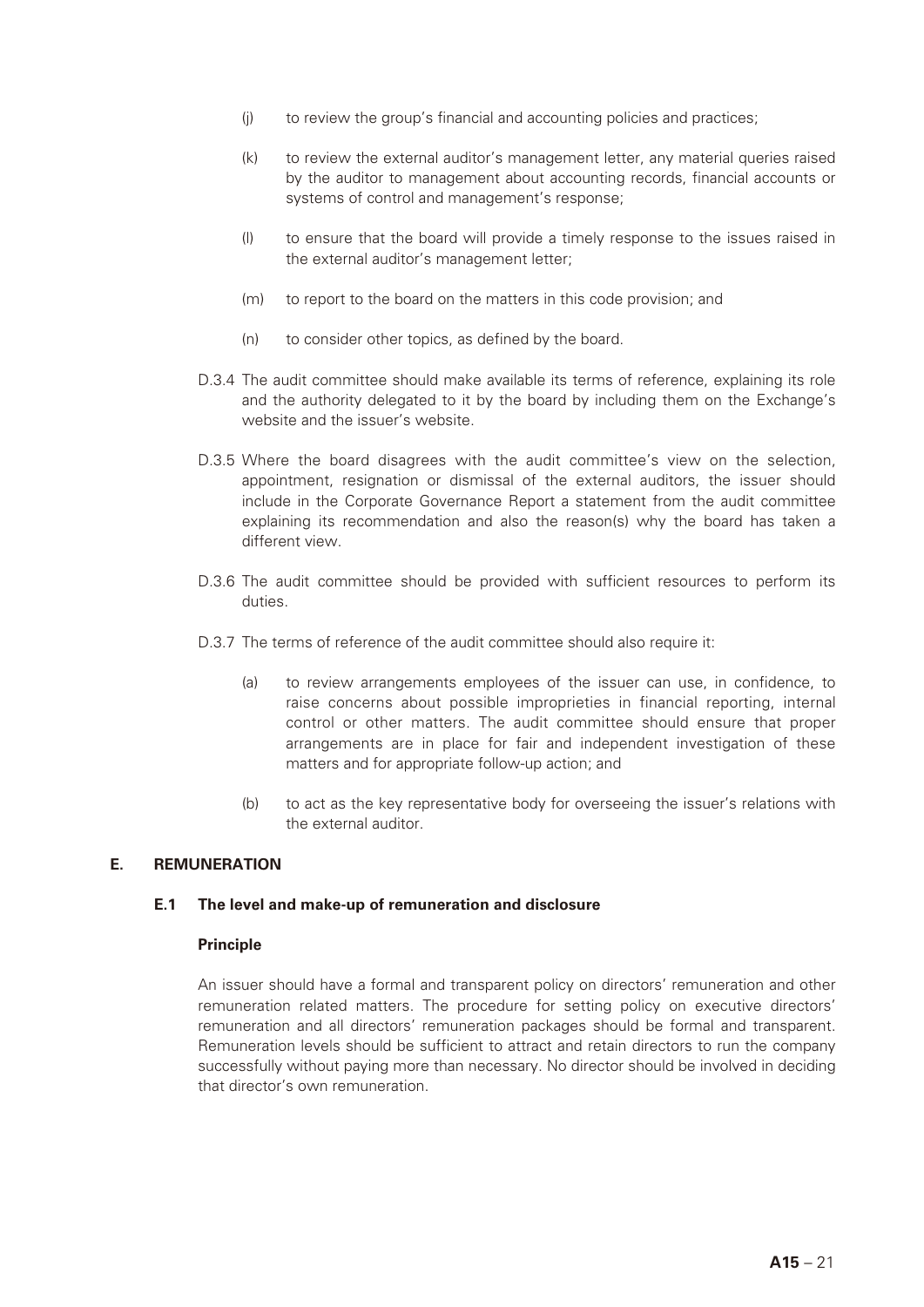#### **Code Provisions**

- E.1.1 The remuneration committee should consult the chairman and/or chief executive about their remuneration proposals for other executive directors. The remuneration committee should have access to independent professional advice if necessary.
- E.1.2 The remuneration committee's terms of reference should include, as a minimum:-
	- (a) to make recommendations to the board on the issuer's policy and structure for all directors' and senior management remuneration and on the establishment of a formal and transparent procedure for developing remuneration policy;
	- (b) to review and approve the management's remuneration proposals with reference to the board's corporate goals and objectives;
	- (c) either:
		- (i) to determine, with delegated responsibility, the remuneration packages of individual executive directors and senior management; or
		- (ii) to make recommendations to the board on the remuneration packages of individual executive directors and senior management.

This should include benefits in kind, pension rights and compensation payments, including any compensation payable for loss or termination of their office or appointment;

- (d) to make recommendations to the board on the remuneration of non-executive directors;
- (e) to consider salaries paid by comparable companies, time commitment and responsibilities and employment conditions elsewhere in the group;
- (f) to review and approve compensation payable to executive directors and senior management for any loss or termination of office or appointment to ensure that it is consistent with contractual terms and is otherwise fair and not excessive;
- (g) to review and approve compensation arrangements relating to dismissal or removal of directors for misconduct to ensure that they are consistent with contractual terms and are otherwise reasonable and appropriate; and
- (h) to ensure that no director or any of their associates is involved in deciding that director's own remuneration.
- E.1.3 The remuneration committee should make available its terms of reference, explaining its role and the authority delegated to it by the board by including them on the Exchange's website and the issuer's website.
- E.1.4 The remuneration committee should be provided with sufficient resources to perform its duties.
- E.1.5 Issuers should disclose the directors' remuneration policy, details of any remuneration payable to members of senior management by band and other remuneration related matters in their annual reports.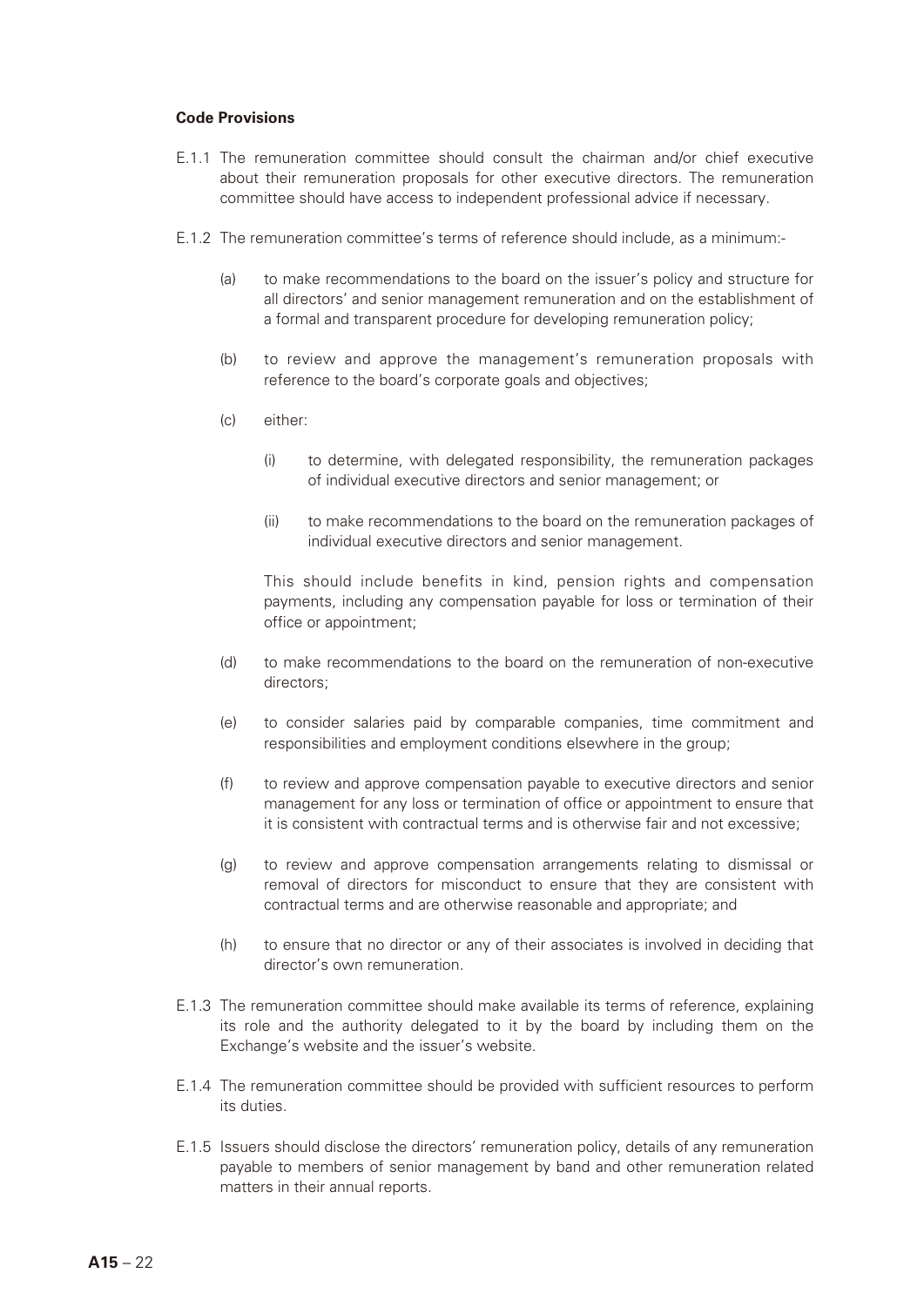#### **Recommended Best Practices**

- E.1.6 If E.1.2(c)(ii) is adopted, where the board resolves to approve any remuneration or compensation arrangements with which the remuneration committee disagrees, the board should disclose the reasons for its resolution in its next Corporate Governance Report.
- E.1.7 A significant proportion of executive directors' remuneration should link rewards to corporate and individual performance.
- E.1.8 Issuers should disclose details of any remuneration payable to members of senior management, on an individual and named basis, in their annual reports.
- E.1.9 Issuers generally should not grant equity-based remuneration (e.g. share options or grants) with performance-related elements to independent non-executive directors as this may lead to bias in their decision-making and compromise their objectivity and independence.

#### **F. SHAREHOLDERS ENGAGEMENT**

#### **F.1 Effective communication**

#### **Principle**

The board should be responsible for maintaining an on-going dialogue with shareholders and in particular, use annual general meetings or other general meetings to communicate with them and encourage their participation.

#### **Code Provisions**

F.1.1 The issuer should have a policy on payment of dividends and should disclose it in the annual report.

#### **Recommended Best Practices**

- F.1.2 Issuers are encouraged to include the following information in their Corporate Governance Report:
	- (a) details of shareholders by type and aggregate shareholding;
	- (b) indication of important shareholders' dates in the coming financial year;
	- (c) the percentage of public float, based on information that is publicly available to the issuer and within the knowledge of its directors as at the latest practicable date prior to the issue of the annual report; and
	- (d) the number of shares held by each of the senior management.